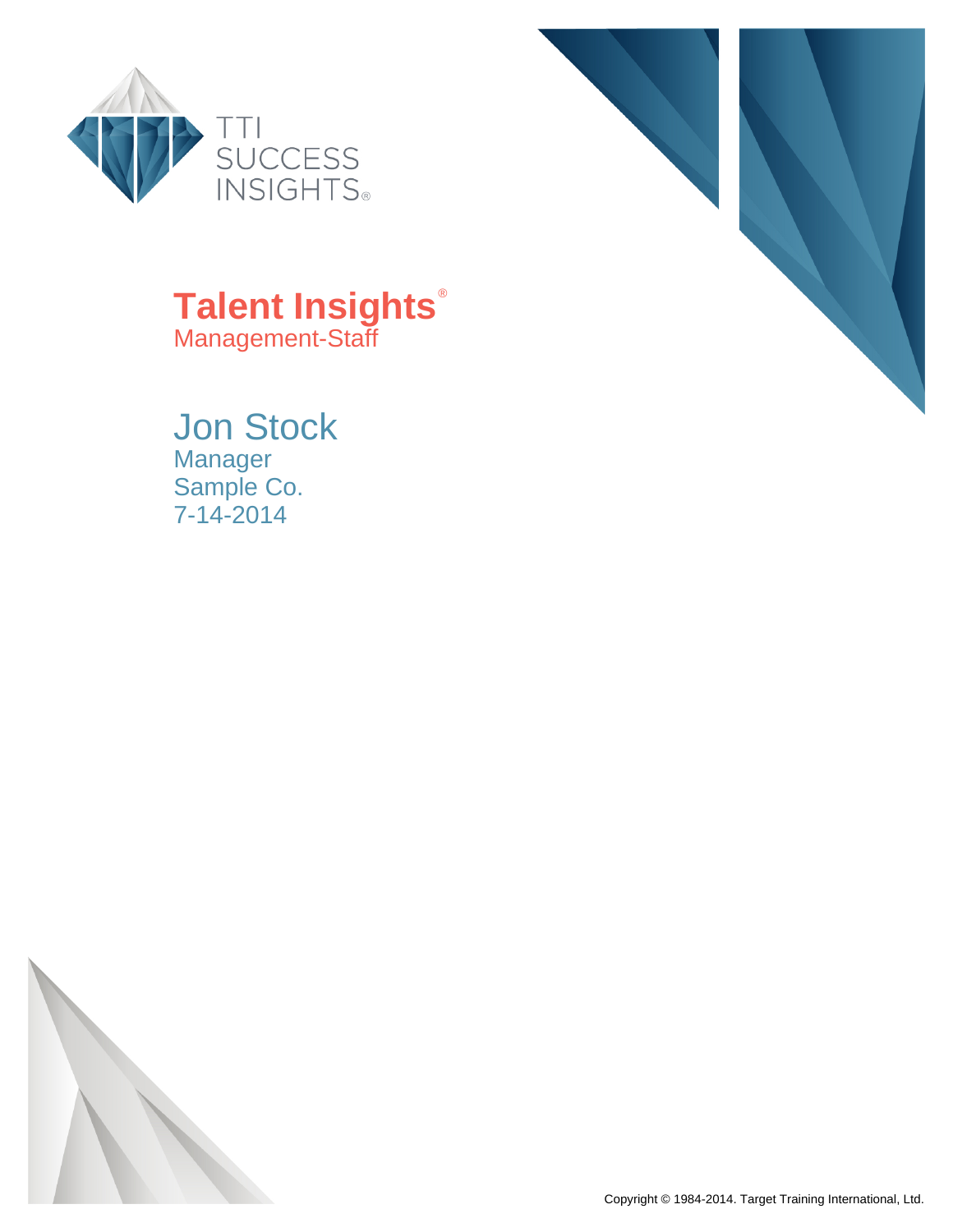



## Introduction Where Opportunity Meets Talent<sup>®</sup>

The TTI Success Insights® Talent Insights Report was designed to increase the understanding of an individual's talents. The report provides insight to three distinct areas: behaviors, motivators and the integration of these. Understanding strengths and weaknesses in these areas will lead to personal and professional development and a higher level of satisfaction.

**The following is an in-depth look at your personal talents in the three main sections:**

#### **Behaviors**

This section of the report is designed to help you attain a greater knowledge of yourself as well as others. The ability to interact effectively with people may be the difference between success and failure in your work and personal life. Effective interaction starts with an accurate perception of oneself.

#### **Motivators**

This section of the report provides information on the why of your actions, which with application and coaching, can tremendously impact your valuing of life. Once you know the motivations that drive your actions, you will immediately be able to understand the causes of conflict.

#### Integrating Behaviors and Motivators

This section of the report will help you blend the how and the why of your actions. Once you can understand how your behaviors and motivators blend together, your performance will be enhanced and you will experience an increase in satisfaction.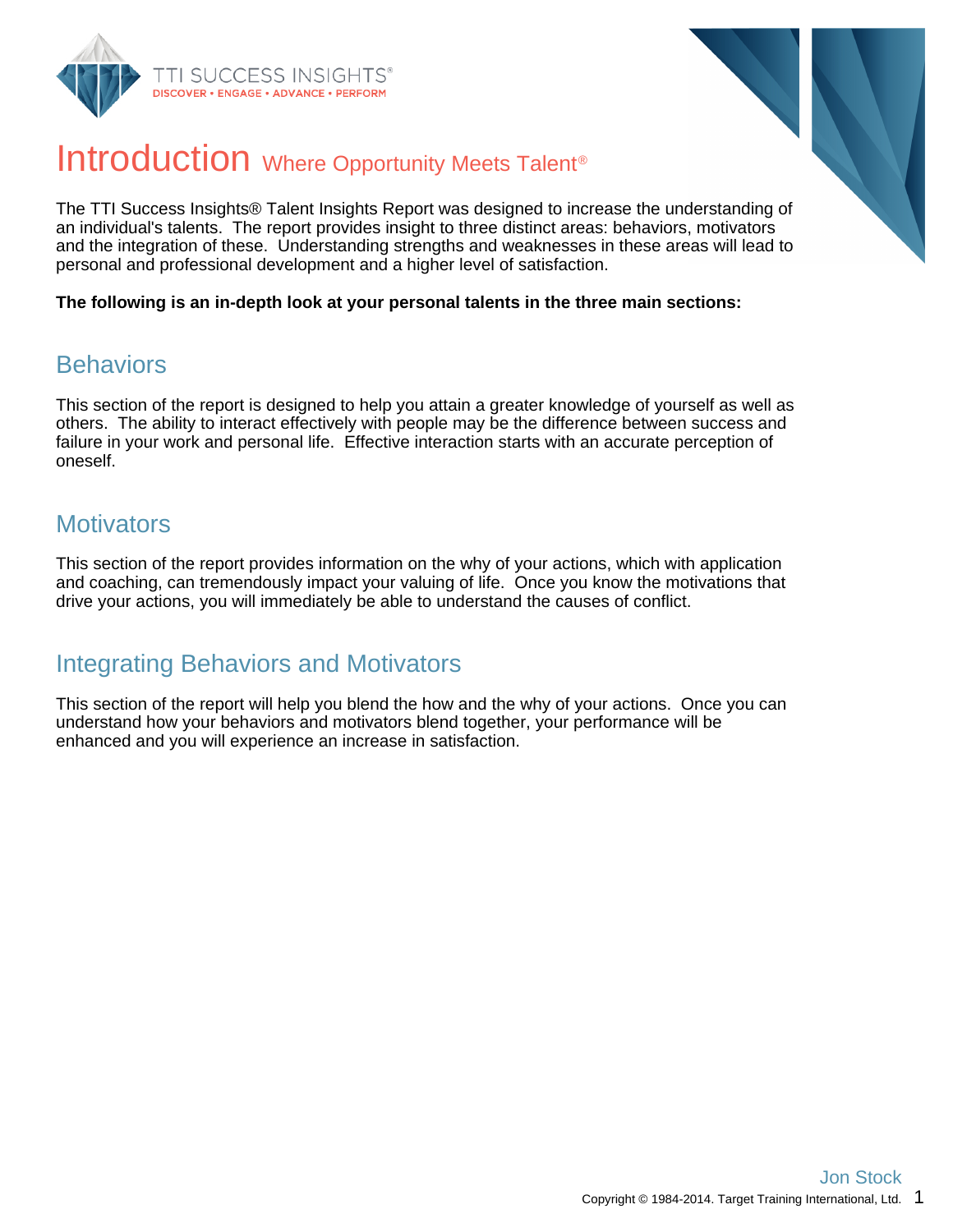



## Introduction Behaviors Section

#### **Behavioral research suggests that the most effective people are those who understand themselves, both their strengths and weaknesses, so they can develop strategies to meet the demands of their environment.**

A person's behavior is a necessary and integral part of who they are. In other words, much of our behavior comes from "nature" (inherent), and much comes from "nurture" (our upbringing). It is the universal language of "how we act," or our observable human behavior.

#### **In this report we are measuring four dimensions of normal behavior. They are:**

- How you respond to problems and challenges.  $\bullet$
- How you influence others to your point of view.  $\bullet$
- How you respond to the pace of the environment.  $\bullet$
- How you respond to rules and procedures set by others.  $\bullet$

This report analyzes behavioral style; that is, a person's manner of doing things. Is the report 100% true? Yes, no and maybe. We are only measuring behavior. We only report statements from areas of behavior in which tendencies are shown. To improve accuracy, feel free to make notes or edit the report regarding any statement from the report that may or may not apply, but only after checking with friends or colleagues to see if they agree.

> "All people exhibit all four behavioral factors in varying degrees of intensity." –W.M. Marston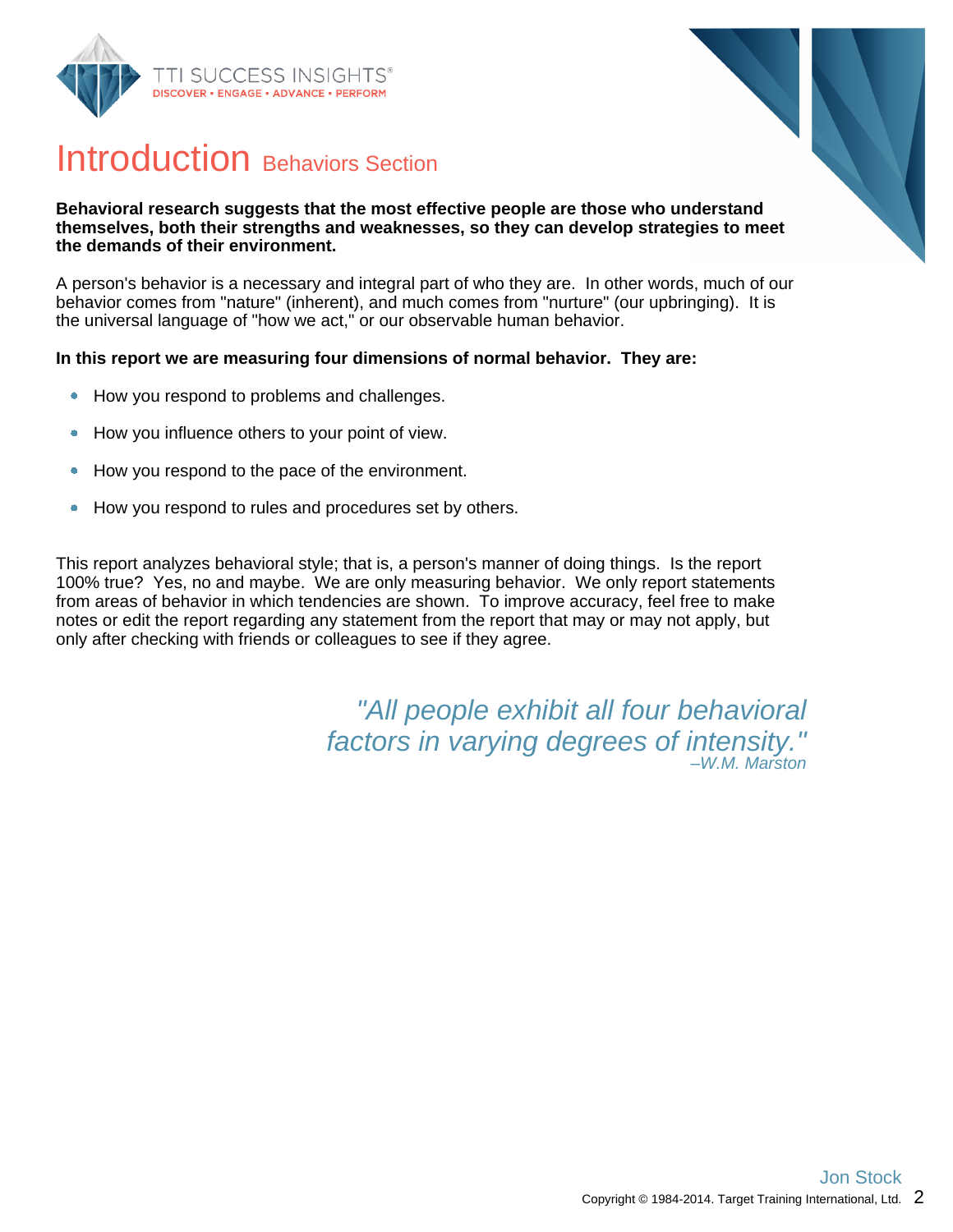

## General Characteristics

Based on Jon's responses, the report has selected general statements to provide a broad understanding of his work style. These statements identify the basic natural behavior that he brings to the job. That is, if left on his own, these statements identify HOW HE WOULD CHOOSE TO DO THE JOB. Use the general characteristics to gain a better understanding of Jon's natural behavior.

Jon is comfortable in an environment that may be characterized by high pressure and is variety-oriented. He displays a high energy factor and is optimistic about the results he can achieve. The word "can't" is not in his vocabulary. He is forward-looking, aggressive and competitive. His vision for results is one of his positive strengths. He seeks his own solutions to problems. In this way, his independent nature comes into play. Under pressure, Jon has a tendency to actively seek opportunities which test and develop his abilities to accomplish results. He is often considered daring, bold and gutsy. He is a risk taker who likes to be seen as an individualist. He is a self-starter who likes new projects and is most comfortable when involved with a wide scope of activities. He enjoys authority, independence and the freedom that goes with his aggressive approach to problem solving. Some would see Jon as an initiator. He is a dominant, forceful and direct person who wants to be seen as an individualist. He embraces visions not always seen by others. Jon's creative mind allows him to see the "big picture."

Jon should realize that at times he needs to think a project through, beginning to end, before starting the project. Sometimes he may be so opinionated about a particular problem that he has difficulty letting others participate in the process. He has the unique ability of tackling tough problems and following them through to a satisfactory conclusion. He finds it easy to share his opinions on solving work-related problems. Sometimes he becomes emotionally involved in the decision-making process. He prefers authority equal to his responsibility. Many people see his decisions as high-risk decisions. However, after the decision is made, he tends to work hard for a successful outcome. He will work long hours until a tough problem is solved. After it is solved, Jon may become bored with any routine work that follows.

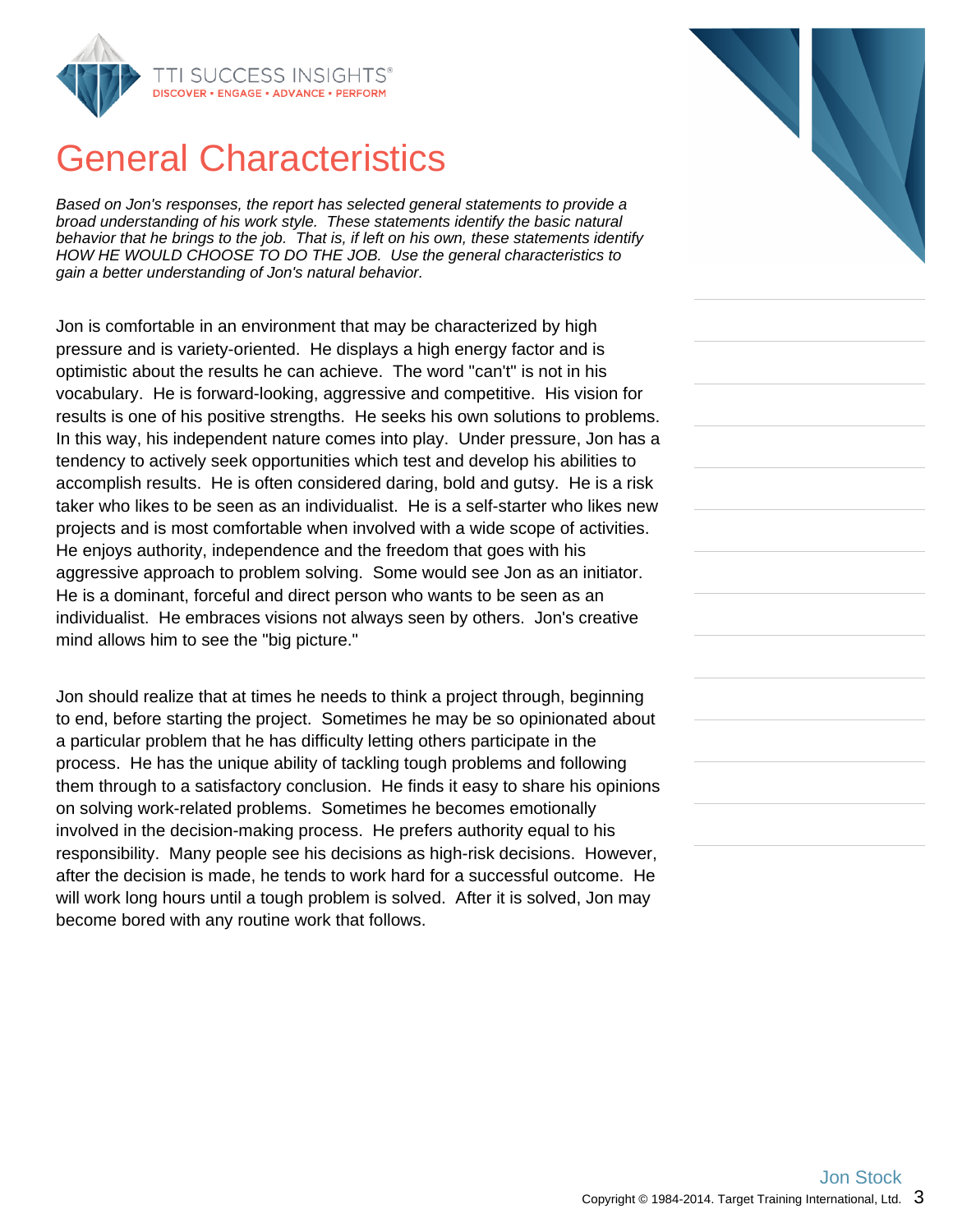

## **General Characteristics Continued**

Jon challenges people who volunteer their opinions. He may sometimes mask his feelings in friendly terms. If pressured, Jon's true feelings may emerge. He may lose interest in what others are saying if they ramble or don't speak to the point. His active mind is already moving ahead. His creative and active mind may hinder his ability to communicate to others effectively. He may present the information in a form that cannot be easily understood by some people. Jon tends to influence people by being direct, friendly and results-oriented. He should exhibit more patience and ask questions to make sure that others have understood what he has said. He likes people who give him options as compared to their opinions. The options may help him make decisions, and he values his own opinion over that of others! He tends to be intolerant of people who seem ambiguous or think too slowly.

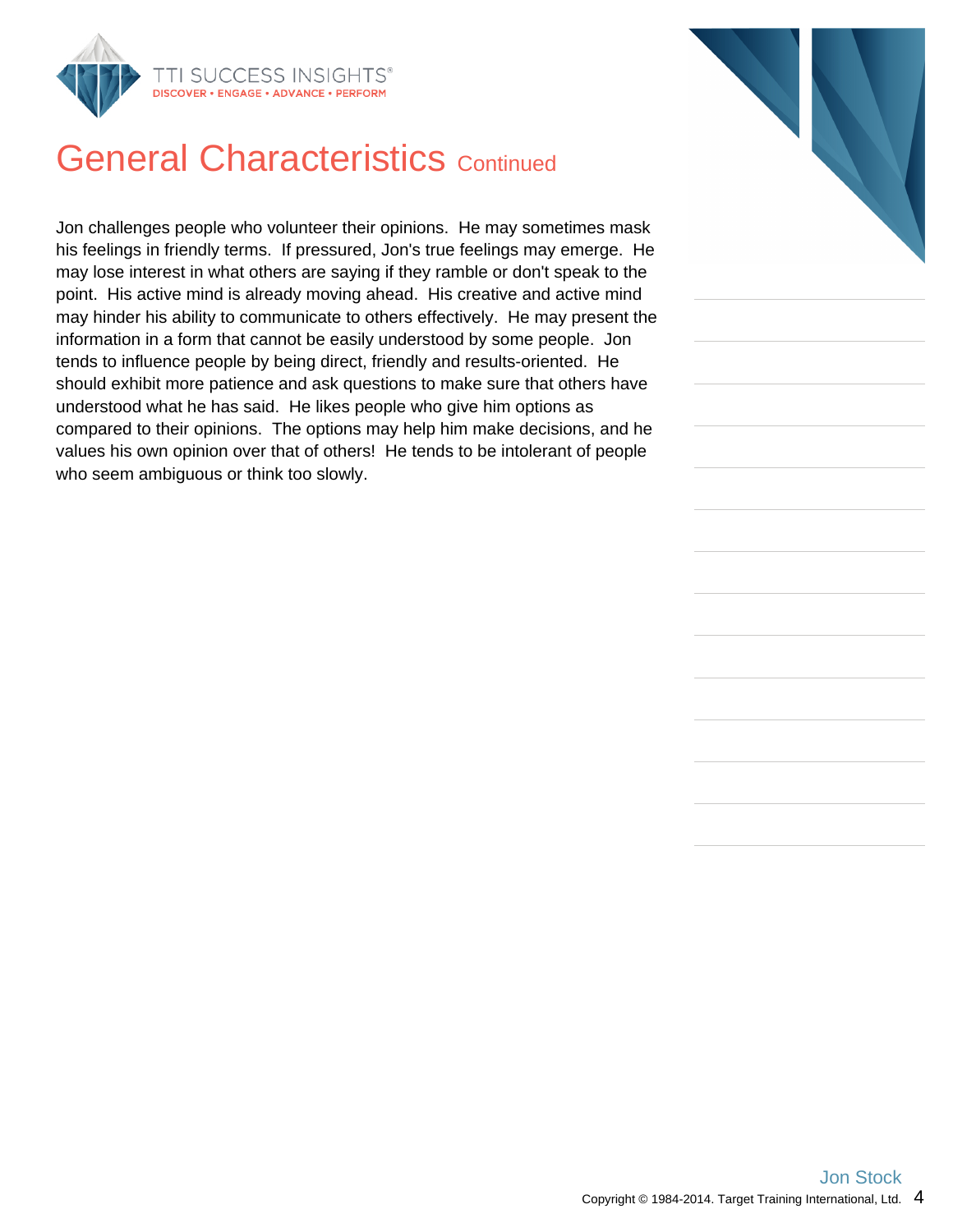

## Value to the Organization

This section of the report identifies the specific talents and behavior Jon brings to the job. By looking at these statements, one can identify his role in the organization. The organization can then develop a system to capitalize on his particular value and make him an integral part of the team.

- Tenacious.  $\bullet$
- Verbalizes his feelings.  $\bullet$
- Challenge-oriented.  $\bullet$
- Usually makes decisions with the bottom line in mind.  $\bullet$
- Competitive.  $\bullet$
- Negotiates conflicts. ۰
- $\bullet$ Forward-looking and future-oriented.
- Team player.  $\bullet$
- Innovative.  $\bullet$

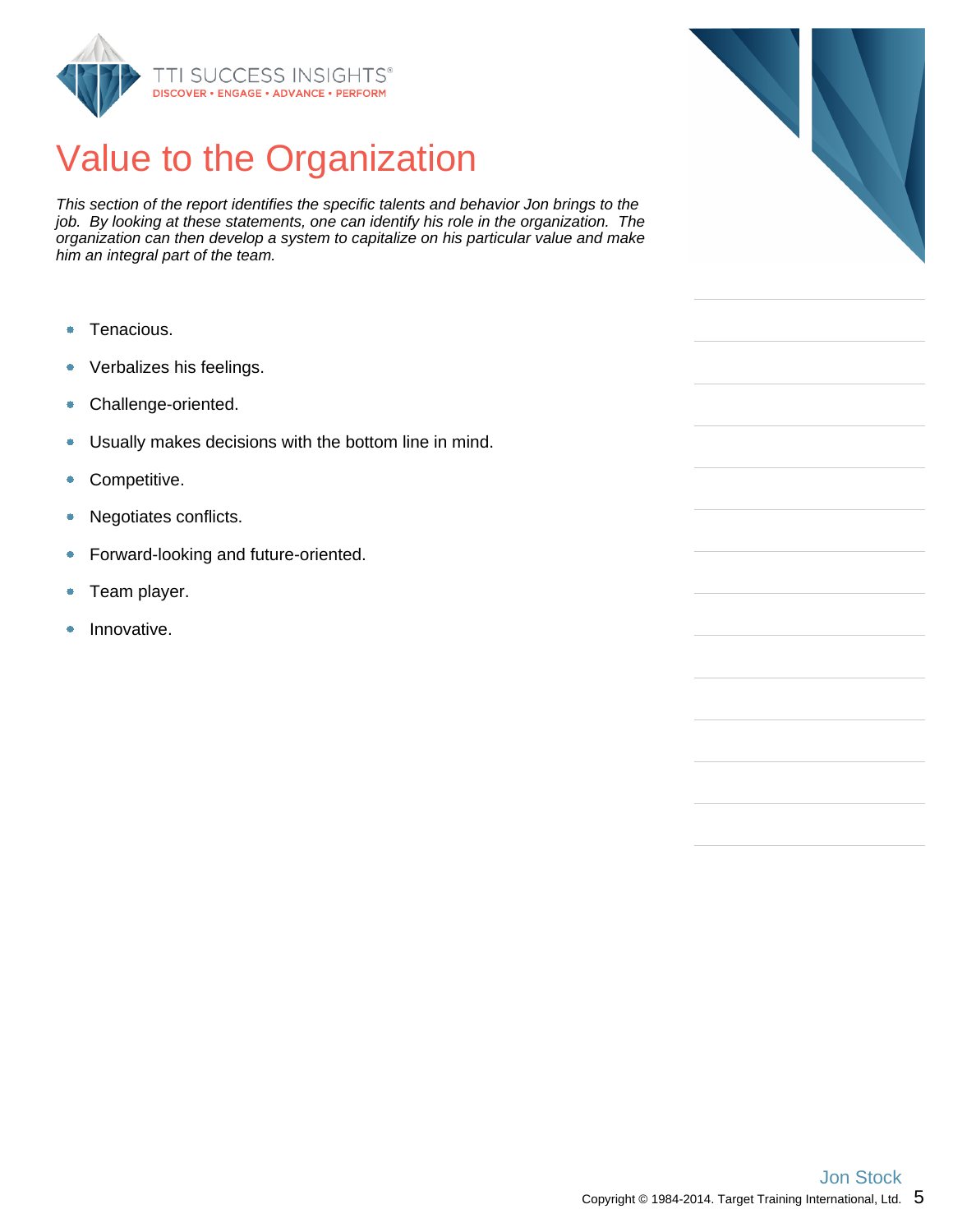

## Checklist for Communicating

Most people are aware of and sensitive to the ways with which they prefer to be communicated. Many people find this section to be extremely accurate and important for enhanced interpersonal communication. This page provides other people with a list of things to DO when communicating with Jon. Read each statement and identify the 3 or 4 statements which are most important to him. We recommend highlighting the most important "DO's" and provide a listing to those who communicate with Jon most frequently.

#### Ways to Communicate

- $\Box$  Provide ideas for implementing action.
- $\Box$  Read the body language--look for impatience or disapproval.
- $\Box$ Support the results, not the person, if you agree.
- $\Box$  Motivate and persuade by referring to objectives and results.
- $\Box$  Provide questions, alternatives and choices for making his own decisions.
- $\Box$  Read the body language for approval or disapproval.
- $\Box$  Provide testimonials from people he sees as important.
- $\Box$  Ask for his opinions/ideas regarding people.
- $\Box$  Present the facts logically; plan your presentation efficiently.
- □ Ask specific (preferably "what?") questions.
- $\Box$  Provide facts and figures about probability of success, or effectiveness of options.
- $\Box$  Support and maintain an environment where he can be efficient.
- $\Box$  Come prepared with all requirements, objectives and support material in a well-organized "package."

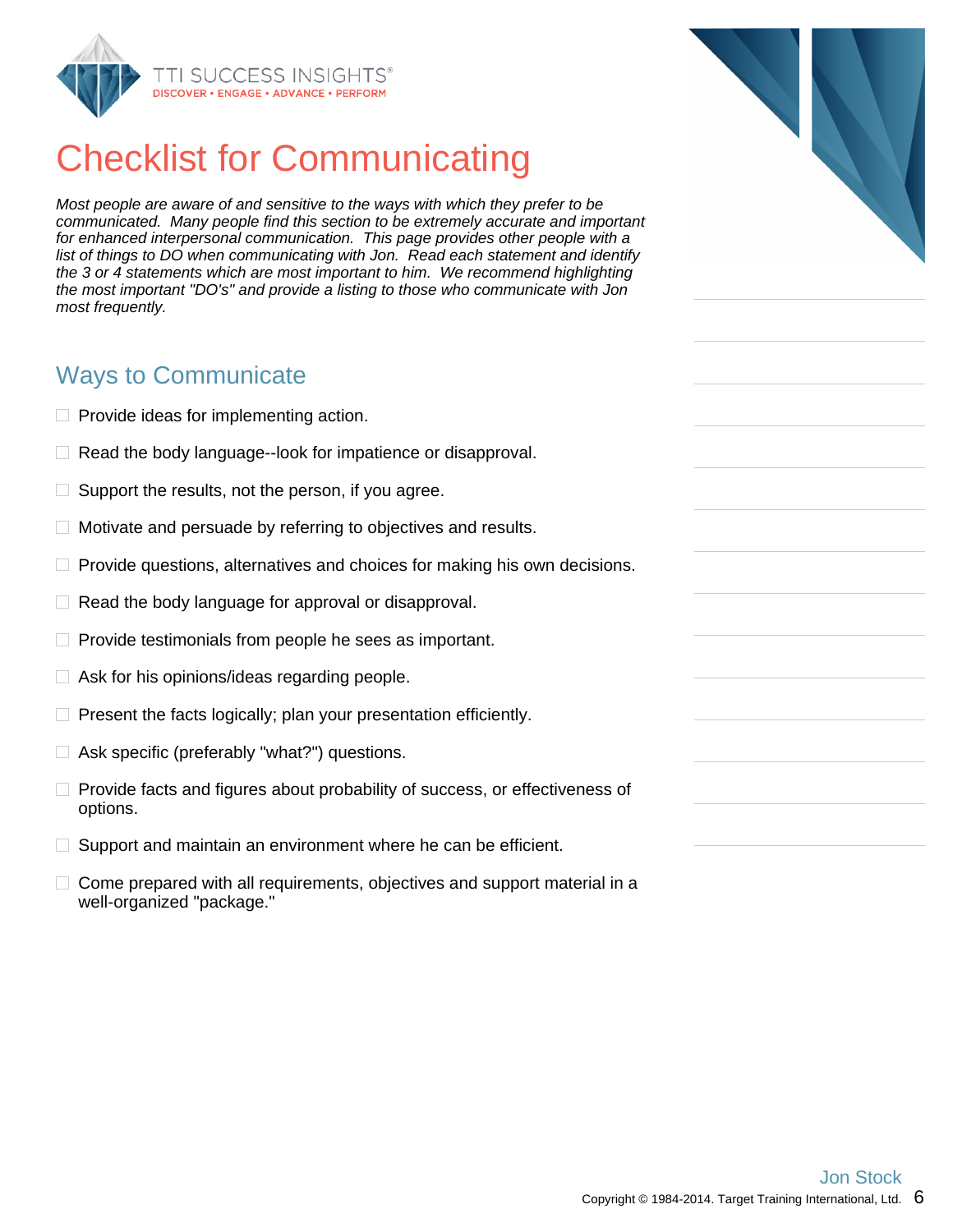

## **Checklist for Communicating Continued**

This section of the report is a list of things NOT to do while communicating with Jon. Review each statement with Jon and identify those methods of communication that result in frustration or reduced performance. By sharing this information, both parties can negotiate a communication system that is mutually agreeable.

## Ways **NOT** to Communicate

- $\Box$  Direct or order.
- □ Ask rhetorical questions, or useless ones.
- $\Box$  Leave decisions hanging in the air.
- $\Box$  Try to build personal relationships.
- $\Box$  Come with a ready-made decision, or make it for him.
- $\Box$  Take credit for his ideas.
- $\Box$  Try to convince by "personal" means.
- $\Box$  Reinforce agreement with "I'm with you."
- $\Box$  Be curt, cold or tight-lipped.
- $\Box$  Waste time trying to be impersonal, judgmental or too task-oriented.
- $\Box$  Drive on to facts, figures, alternatives or abstractions.

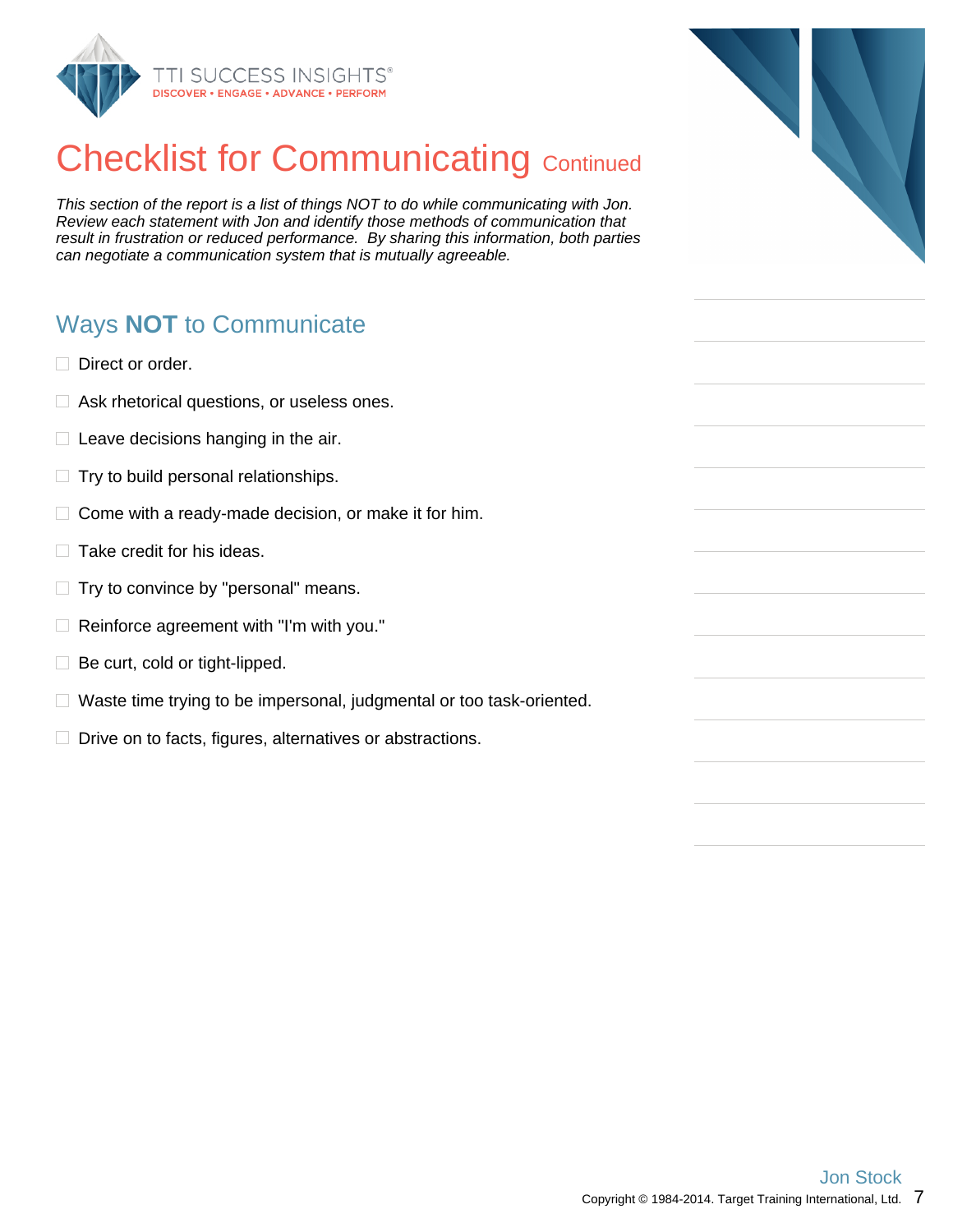

## Communication Tips

This section provides suggestions on methods which will improve Jon's communications with others. The tips include a brief description of typical people with whom he may interact. By adapting to the communication style desired by other people, Jon will become more effective in his communications with them. He may have to practice some flexibility in varying his communication style with others who may be different from himself. This flexibility and the ability to interpret the needs of others is the mark of a superior communicator.

#### • Stick to business. **dissatisfaction: When communicating with a person who is dependent, neat, conservative, perfectionist, careful and compliant: Prepare your "case" in advance.** • Stick to business. Be accurate and realistic. **Factors that will create tension or dissatisfaction:** Being giddy, casual, informal, loud. **• Pushing too hard or being unrealistic with**

deadlines. • Being disorganized or messy.

#### **When communicating with a person who is ambitious, forceful, decisive, strong-willed, independent and goal-oriented:**

- Be clear, specific, brief and to the point.
- Be prepared with support material in a well-organized "package."

## **Factors that will create tension or**

- Talking about things that are not relevant to the issue.
- Leaving loopholes or cloudy issues.
- Appearing disorganized.

#### **When communicating with a person who is patient, predictable, reliable, steady, relaxed and modest:**

- Begin with a personal comment--break the ice.
- Present your case softly, nonthreateningly.
- Ask "how?" questions to draw their opinions.

#### **Factors that will create tension or dissatisfaction:**

- Rushing headlong into business.
- Being domineering or demanding.
- Forcing them to respond quickly to your objectives.

#### **When communicating with a person who is magnetic, enthusiastic, friendly, demonstrative and political:**

- Provide a warm and friendly environment.
- Don't deal with a lot of details (put them in writing).
- Ask "feeling" questions to draw their opinions or comments.

#### **Factors that will create tension or dissatisfaction:**

- Being curt, cold or tight-lipped.
- Controlling the conversation.
- Driving on facts and figures, alternatives, abstractions.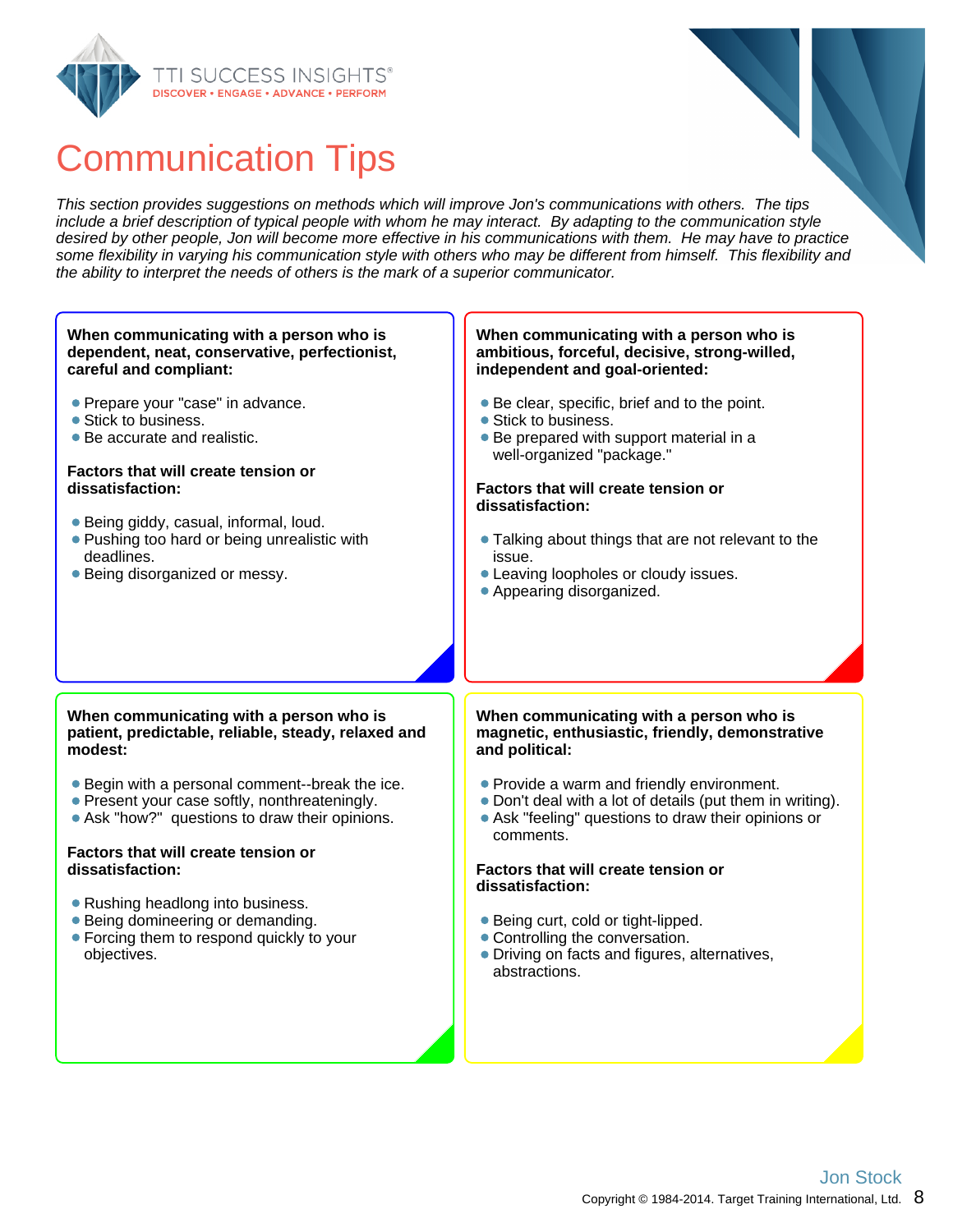

#### **Perceptions** See Yourself as Others See You

A person's behavior and feelings may be quickly telegraphed to others. This section provides additional information on Jon's self-perception and how, under certain conditions, others may perceive his behavior. Understanding this section will empower Jon to project the image that will allow him to control the situation.

#### Self-Perception

Jon usually sees himself as being:

- Pioneering **Assertive Assertive**
- Competitive **Confident**
- Positive **Winner**
- 

#### Others' Perception - Moderate

Under moderate pressure, tension, stress or fatigue, others may see him as being:

- Demanding Nervy
	-
- Egotistical **Aggressive** Aggressive
- 

#### Others' Perception - Extreme

Under extreme pressure, stress or fatigue, others may see him as being:

- Abrasive **Controlling** 
	-
- 
- Arbitrary **Canadian Community** Opinionated

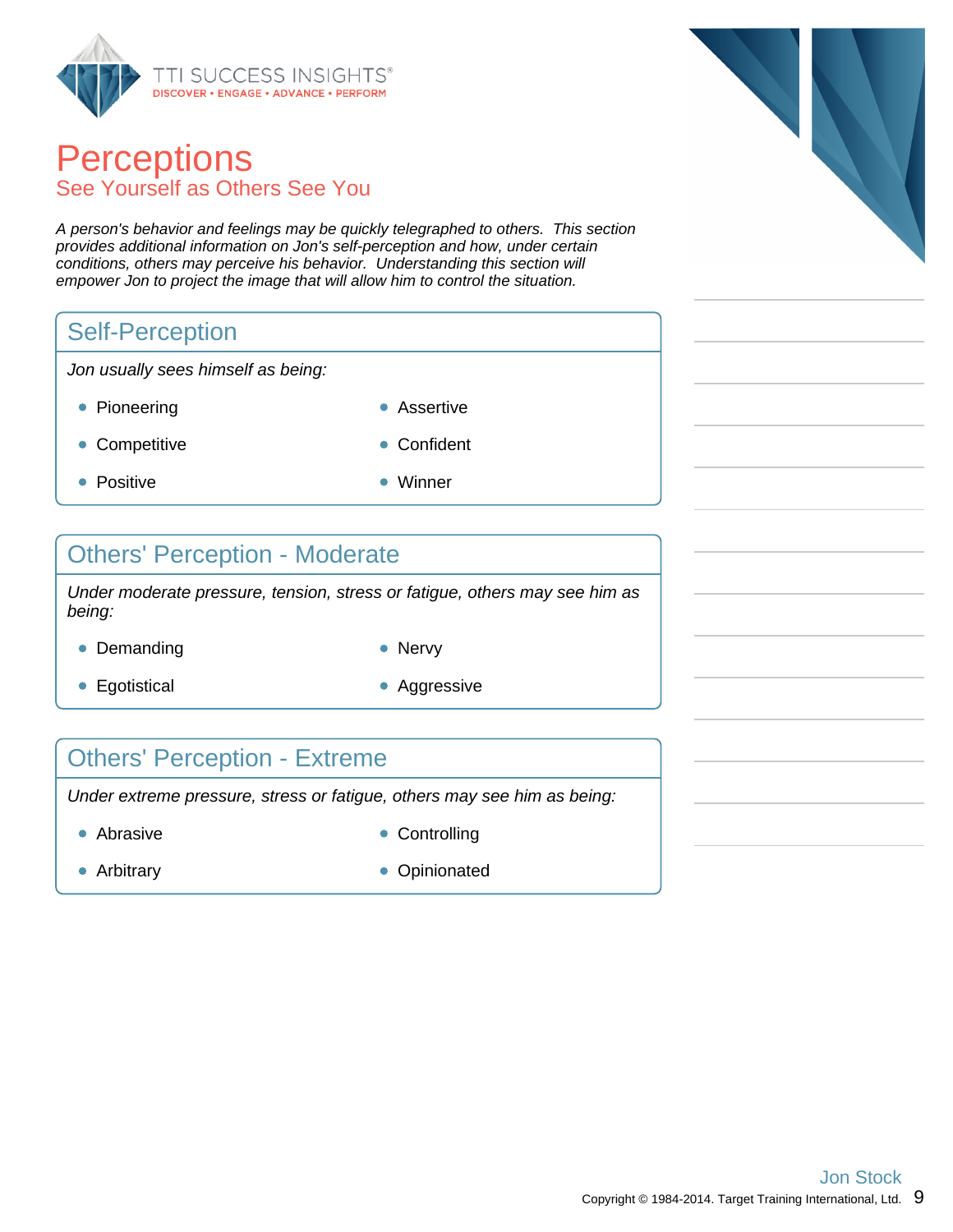

## The Absence of a Behavioral Factor

The absence of a behavioral factor may provide insight into situations or envirc that may cause tension or stress. Based on research, we are able to identify situations that should be avoided or minimized in a person's day-to-day enviror By understanding the contribution of a low behavioral style, we are able to bett articulate a person's talents and create environments where people can be mo effective.

#### **Situations and circumstances to avoid or aspects needed within theath environment in order to minimize behavioral stress.**

- $\bullet$ The need for juggling many tasks at once may jeopardize quality.
- Avoid positions that revolve around routine work.
- Avoid projects that require constant focus without any room for variance in task.

Understanding that the need to adapt is unavoidable at times, belo **tips for adapting to those with S above the energy line and/or tips for seeking environments that will be conducive to the low S.**

- Be mindful of the signals body language send and how they affect relationships.
- When working on a team, the need for collaboration before moving forward can be a deterrent.
- Understand and recognize that the avoidance of delegation may have a negative impact long-term.

| ctor                |  |
|---------------------|--|
| <b>onments</b>      |  |
| nment.<br>ter<br>re |  |
| ١e                  |  |
| ariance             |  |
| w are<br>for        |  |
| t                   |  |
| ıg                  |  |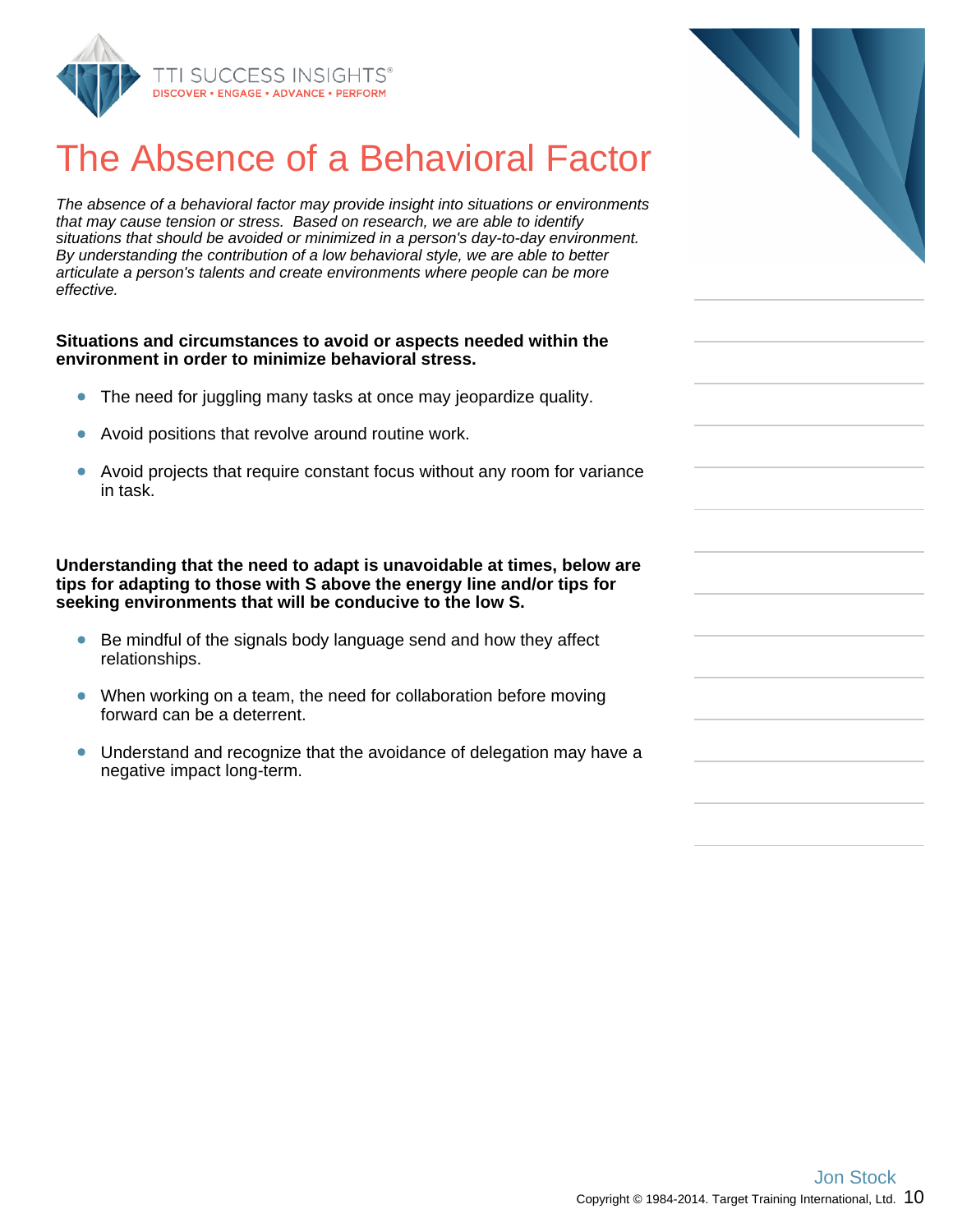

## **Descriptors**

Based on Jon's responses, the report has marked those words that describe his personal behavior. They describe how he solves problems and meets challenges, influences people, responds to the pace of the environment and how he responds to rules and procedures set by others.

| Demanding                                                                                                                                                                                                                                                                    | <b>Effusive</b>                                                                                                                                                                                                                                                | Phlegmatic                                                                                                                                                                                                                                      | Evasive                                                                                                                                                                                                       |
|------------------------------------------------------------------------------------------------------------------------------------------------------------------------------------------------------------------------------------------------------------------------------|----------------------------------------------------------------------------------------------------------------------------------------------------------------------------------------------------------------------------------------------------------------|-------------------------------------------------------------------------------------------------------------------------------------------------------------------------------------------------------------------------------------------------|---------------------------------------------------------------------------------------------------------------------------------------------------------------------------------------------------------------|
| <b>Egocentric</b><br><b>Driving</b><br><b>Ambitious</b><br><b>Pioneering</b><br><b>Strong-Willed</b><br><b>Forceful</b><br><b>Determined</b><br><b>Aggressive</b><br><b>Competitive</b><br><b>Decisive</b><br><b>Venturesome</b><br><b>Inquisitive</b><br><b>Responsible</b> | <b>Inspiring</b><br><b>Magnetic</b><br><b>Political</b><br><b>Enthusiastic</b><br><b>Demonstrative</b><br><b>Persuasive</b><br><b>Warm</b><br><b>Convincing</b><br><b>Polished</b><br><b>Poised</b><br><b>Optimistic</b><br><b>Trusting</b><br><b>Sociable</b> | Relaxed<br><b>Resistant to Change</b><br>Nondemonstrative<br>Passive<br>Patient<br>Possessive<br>Predictable<br>Consistent<br>Deliberate<br>Steady<br>Stable                                                                                    | Worrisome<br>Careful<br>Dependent<br>Cautious<br>Conventional<br>Exacting<br><b>Neat</b><br>Systematic<br>Diplomatic<br>Accurate<br>Tactful<br>Open-Minded<br><b>Balanced Judgment</b>                        |
|                                                                                                                                                                                                                                                                              |                                                                                                                                                                                                                                                                |                                                                                                                                                                                                                                                 |                                                                                                                                                                                                               |
| <b>Dominance</b>                                                                                                                                                                                                                                                             |                                                                                                                                                                                                                                                                | <b>Steadiness</b>                                                                                                                                                                                                                               |                                                                                                                                                                                                               |
|                                                                                                                                                                                                                                                                              | <b>Influencing</b>                                                                                                                                                                                                                                             |                                                                                                                                                                                                                                                 | <b>Compliance</b>                                                                                                                                                                                             |
| Conservative<br>Calculating<br>Cooperative<br><b>Hesitant</b><br>Low-Keyed<br>Unsure<br>Undemanding<br>Cautious<br>Mild<br>Agreeable<br>Modest<br>Peaceful                                                                                                                   | Reflective<br>Factual<br>Calculating<br>Skeptical<br>Logical<br>Undemonstrative<br>Suspicious<br>Matter-of-Fact<br>Incisive<br>Pessimistic<br>Moody                                                                                                            | <b>Mobile</b><br><b>Active</b><br><b>Restless</b><br><b>Alert</b><br><b>Variety-Oriented</b><br><b>Demonstrative</b><br><b>Impatient</b><br><b>Pressure-Oriented</b><br><b>Eager</b><br><b>Flexible</b><br><b>Impulsive</b><br><b>Impetuous</b> | <b>Firm</b><br>Independent<br><b>Self-Willed</b><br><b>Stubborn</b><br><b>Obstinate</b><br><b>Opinionated</b><br><b>Unsystematic</b><br><b>Self-Righteous</b><br><b>Uninhibited</b><br>Arbitrary<br>Unbending |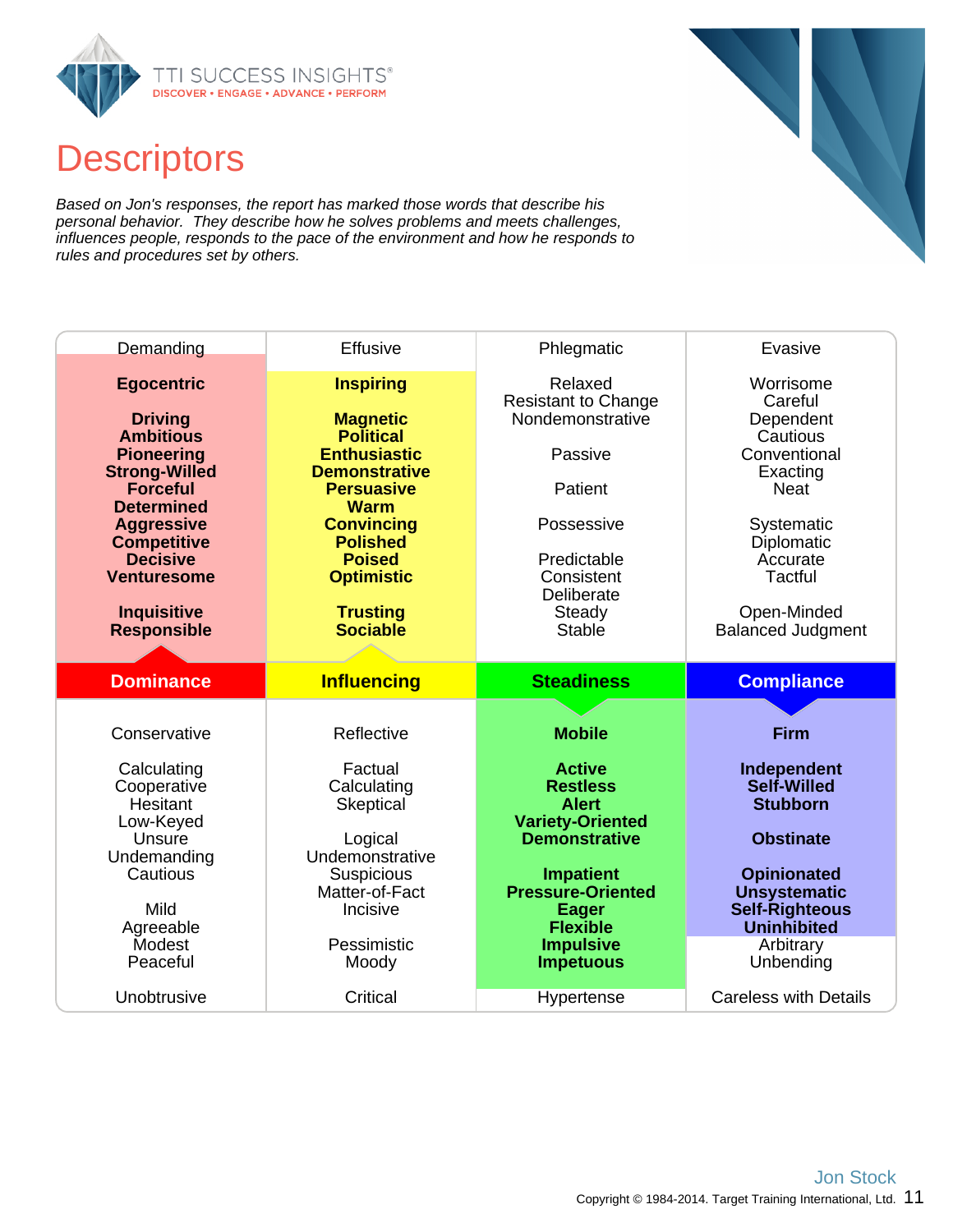

## Natural and Adapted Style

Jon's natural style of dealing with problems, people, pace of events and procedures may not always fit what the environment needs. This section will provide valuable information related to stress and the pressure to adapt to the environment.

#### Problems - Challenges

**Natural Adapted**

Jon tends to deal with problems and challenges in a demanding, driving and self-willed manner. He is individualistic in his approach and actively seeks goals. Jon will attack problems and likes a position with authority and work that will constantly challenge him to perform up to his ability.

Jon sees no need to change his approach to solving problems or dealing with challenges in his present environment.

#### People - Contacts

| Natural                                                                                                                                                                                                                                                                                                                        |  |
|--------------------------------------------------------------------------------------------------------------------------------------------------------------------------------------------------------------------------------------------------------------------------------------------------------------------------------|--|
| Jon's natural style is to use<br>persuasion and emotion to the<br>extreme. He is positive and seeks to<br>win by the virtues of his personality<br>and verbal skills. He will convince<br>you that what he is saying is not only<br>right, but is exactly what is needed.<br>He displays enthusiasm for almost<br>any project. |  |

#### **Adapted**

Jon projects a positive and enthusiastic attitude toward influencing others. He sees the need to be trusting and wants to be trusted.

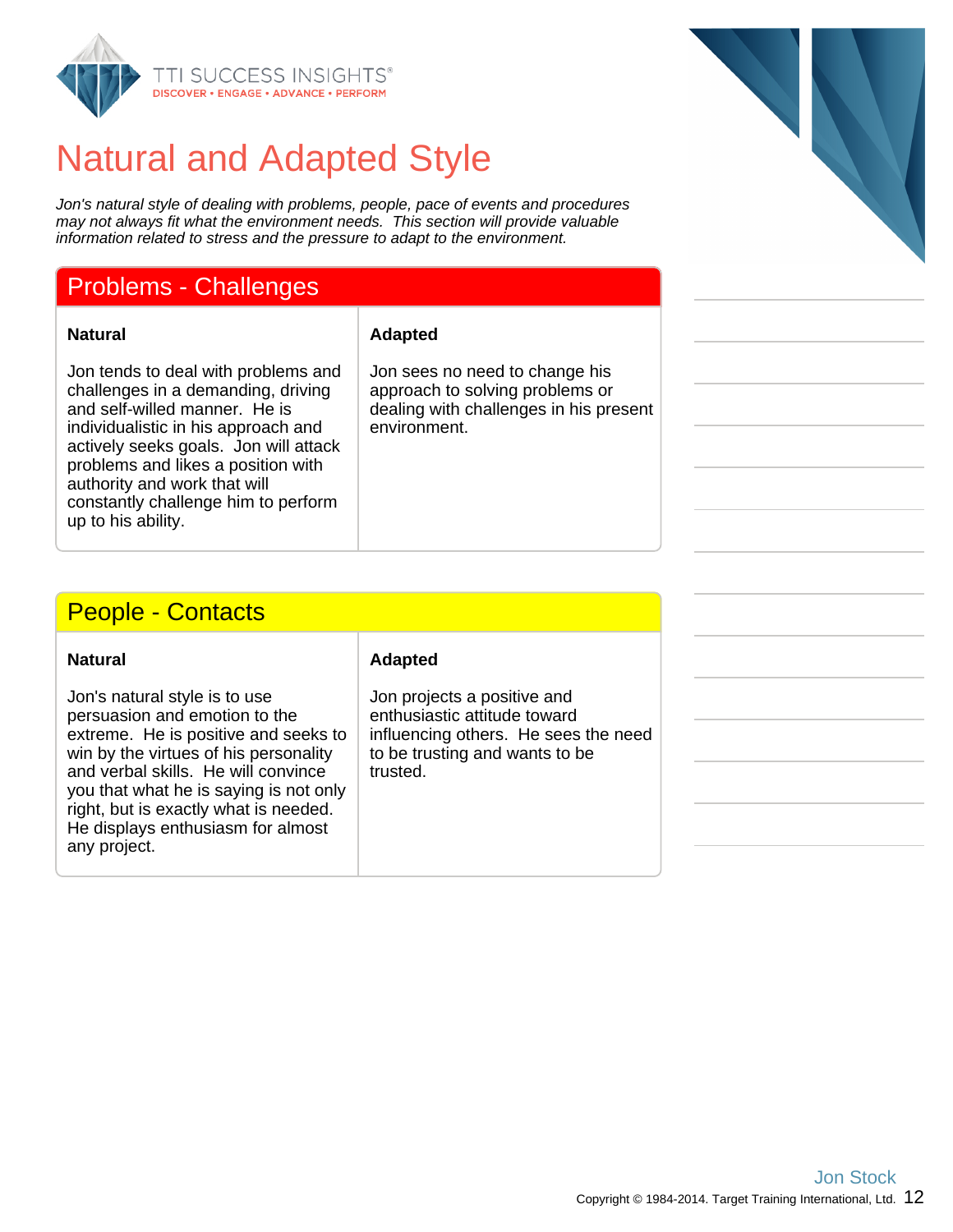

## **Natural and Adapted Style Continued**

#### Pace - Consistency

**Natural Adapted** 

Jon is comfortable in an environment that is constantly changing. He seeks a wide scope of tasks and duties. Even when the environment is frantic, he can still maintain a sense of equilibrium. He is capable of taking inconsistency to a new height and to initiate change at the drop of the hat.

#### Jon sees his natural activity style to be just what the environment needs. What you see is what you get for activity level and consistency. Sometimes he would like the world to slow down.

#### Procedures - Constraints

**Natural Adapted** 

Jon does not like constraints, at times he can be somewhat defiant and rebellious. He has a tendency to lack social tact and diplomacy when confronted with too many or unreasonable constraints. He seeks adventure and excitement and wants to be seen as his own person.

Jon shows little discomfort when comparing his basic (natural) style to his response to the environment (adapted) style. The difference is not significant and Jon sees little or no need to change his response to the environment.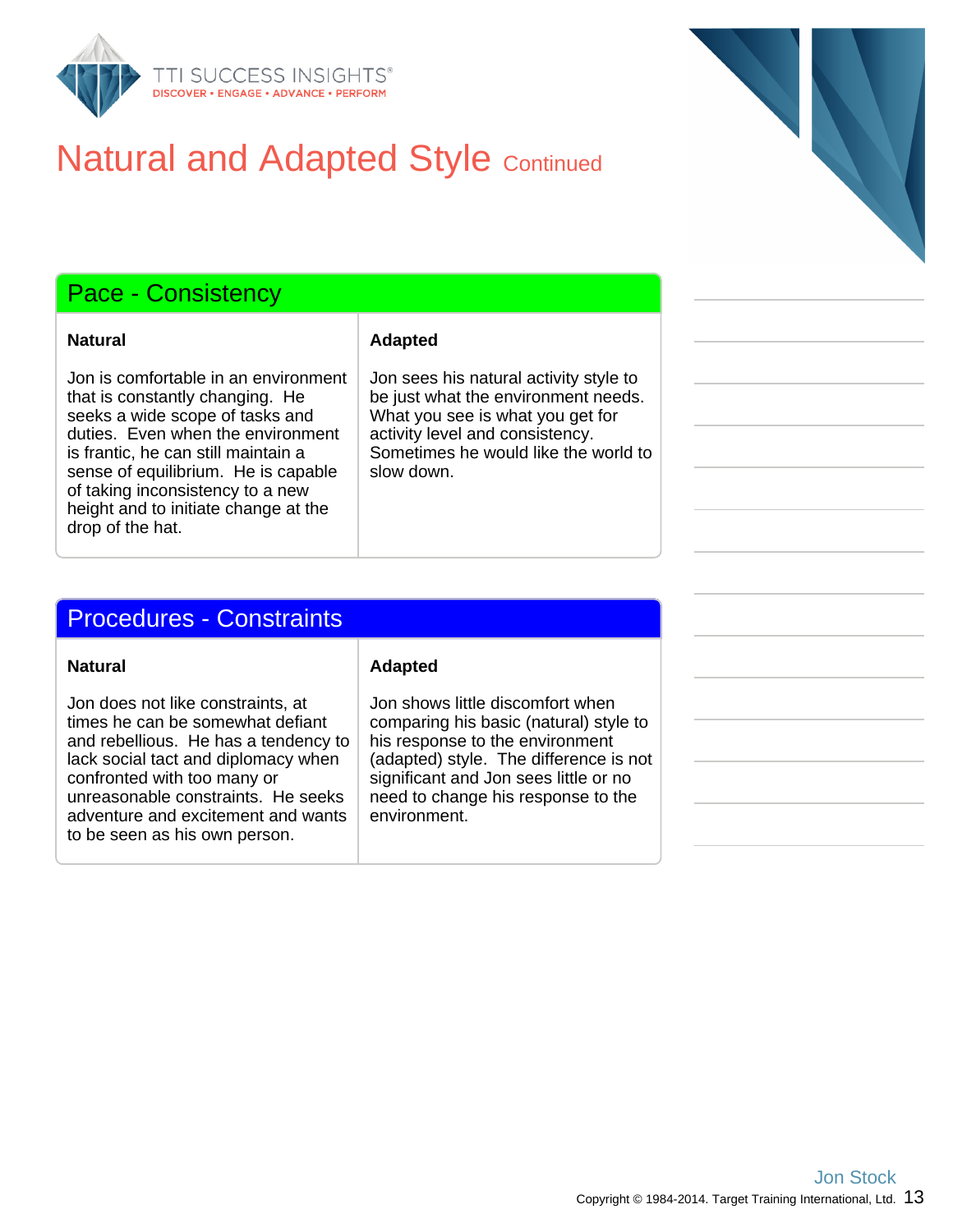

## Adapted Style

Jon sees his present work environment requiring him to exhibit the behavior listed on this page. If the following statements DO NOT sound job related, explore the reasons why he is adapting this behavior.

- Dedicated to "going it alone" when necessary.  $\bullet$
- Meeting deadlines.  $\bullet$
- Firm commitment to accomplishments.  $\bullet$
- Using a direct, forthright and honest approach in his communications.  $\bullet$
- Questioning the status quo, and seeking more effective ways of  $\bullet$ accomplishment.
- Willing to take risks when others may be hesitant.  $\bullet$
- Being creative and unconventional in making a point.  $\bullet$
- Possessing a strong sense of urgency toward results.  $\bullet$
- Moving quickly from one activity to another.  $\bullet$
- $\bullet$ Using a creative approach in decision making.
- $\bullet$ Working without close supervision.
- Exhibiting an active and creative sense of humor.  $\bullet$



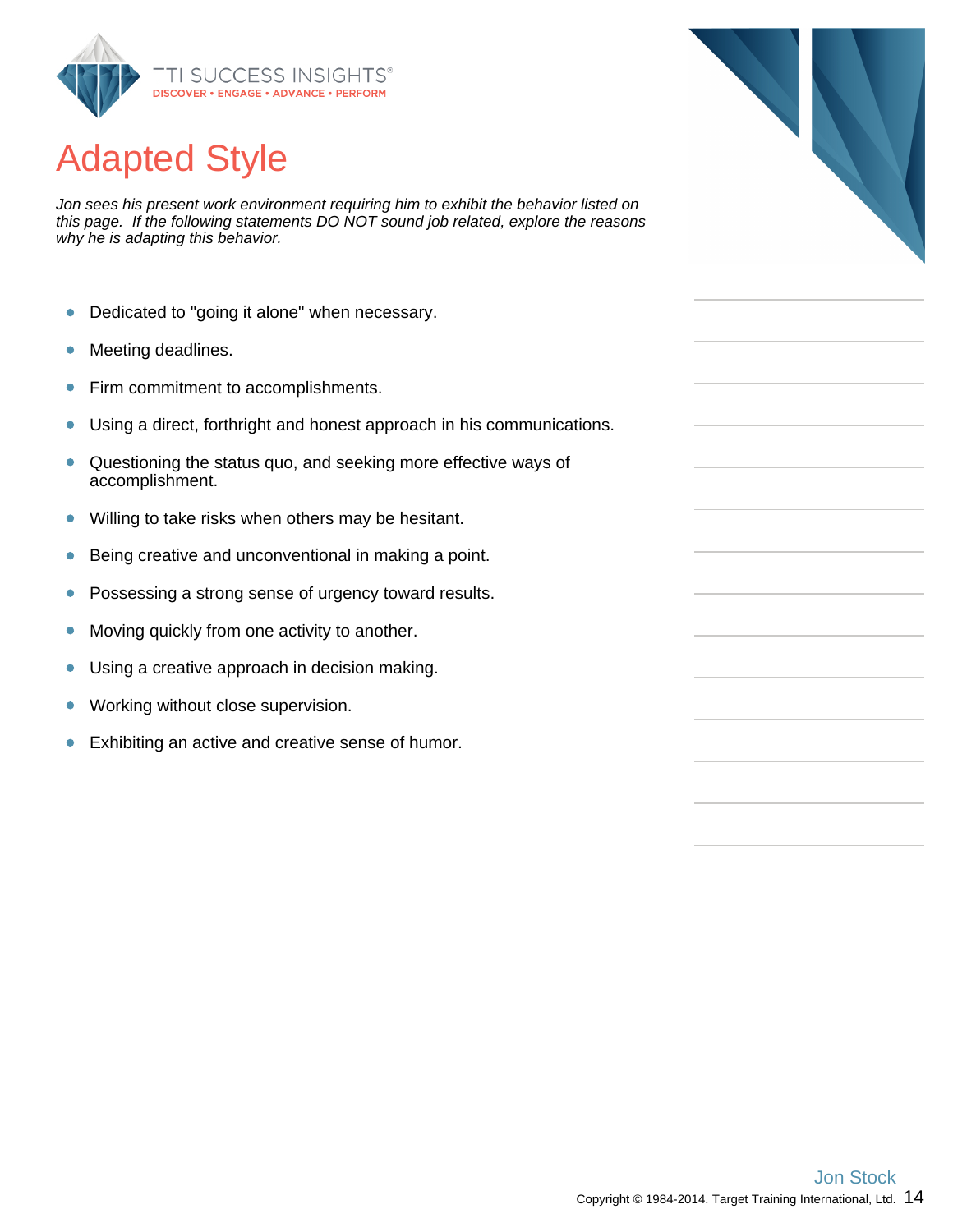

## Time Wasters

This section of your report is designed to identify time wasters that may impact your overall time use effectiveness. Possible causes and solutions will serve as a basis for creating an effective plan for maximizing your use of TIME and increasing your PERFORMANCE.

#### Lack of a Written Plan

A plan in this context may be an overall business plan including mission, goals, objectives, task requirements and utilization of resources. It may also simply mean written priorities and a written daily plan of action.

#### **Possible Causes:**

- Action oriented, want to get things done now  $\bullet$
- Priorities keep changing (self- or other-imposed)  $\bullet$
- Have been successful without a plan in the past  $\bullet$
- $\bullet$ Want to "go with the flow" and not be stifled by a written daily agenda

#### **Possible Solutions:**

- $\bullet$ Write down personal and job-related values and prioritize them
- Write out a long-term plan that will support those values  $\bullet$
- Recognize that by having priorities clearly in mind, constant change will  $\bullet$ be replaced with change-by-design

#### Snap Decisions

Snap decisions in this context are those decisions that are made too quickly without having all the necessary information.

#### **Possible Causes:**

- Impatience overrides need to wait for more information  $\bullet$
- $\bullet$ Try to do too much
- $\bullet$ Failure to plan in advance
- $\bullet$ Lack specific goals

#### **Possible Solutions:**

Ask for recommendations  $\bullet$ 

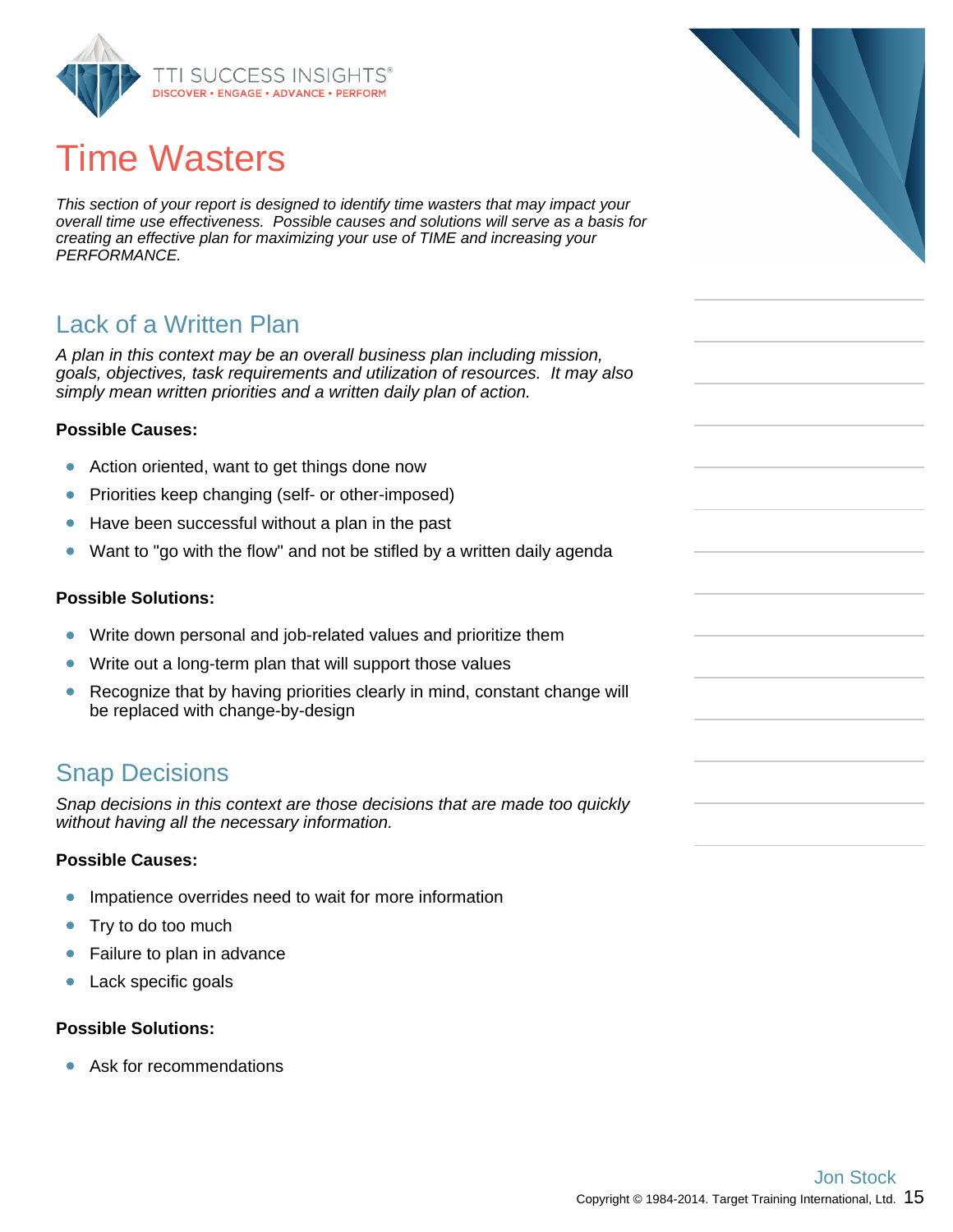

## **Time Wasters Continued**

- Establish process for decisions prior to situation occurring  $\bullet$
- Establish standard operating procedures and alternative procedures for possible problems

## Firefighting

Firefighting is often defined as being pulled away from priority tasks to answer questions, offer solutions, delegate or solve problem-related minor issues. These issues usually "flare up" quickly and are "put out" quickly.

#### **Possible Causes:**

- Desire to solve problems quickly and sometimes without adequate information
- Lack of delegation  $\bullet$
- $\bullet$ Lack of standard operating procedures
- Poor/wrong priorities  $\bullet$
- $\bullet$ Failure to fit intensity to the situation

#### **Possible Solutions:**

- $\bullet$ Establish a plan
- Create operational procedures for tasks and known problems  $\bullet$
- Establish a "management by objectives" approach  $\bullet$

#### Crisis Management

Crisis Management is defined as a management style that is consistently driven by uncontrolled external issues as the preferred method of managing. This style allows crises to precipitate rather than anticipating them and being pro-active.

#### **Possible Causes:**

- $\bullet$ Lack planning
- $\bullet$ Place unrealistic time requirements on people and tasks
- Always looking for problems to solve  $\bullet$

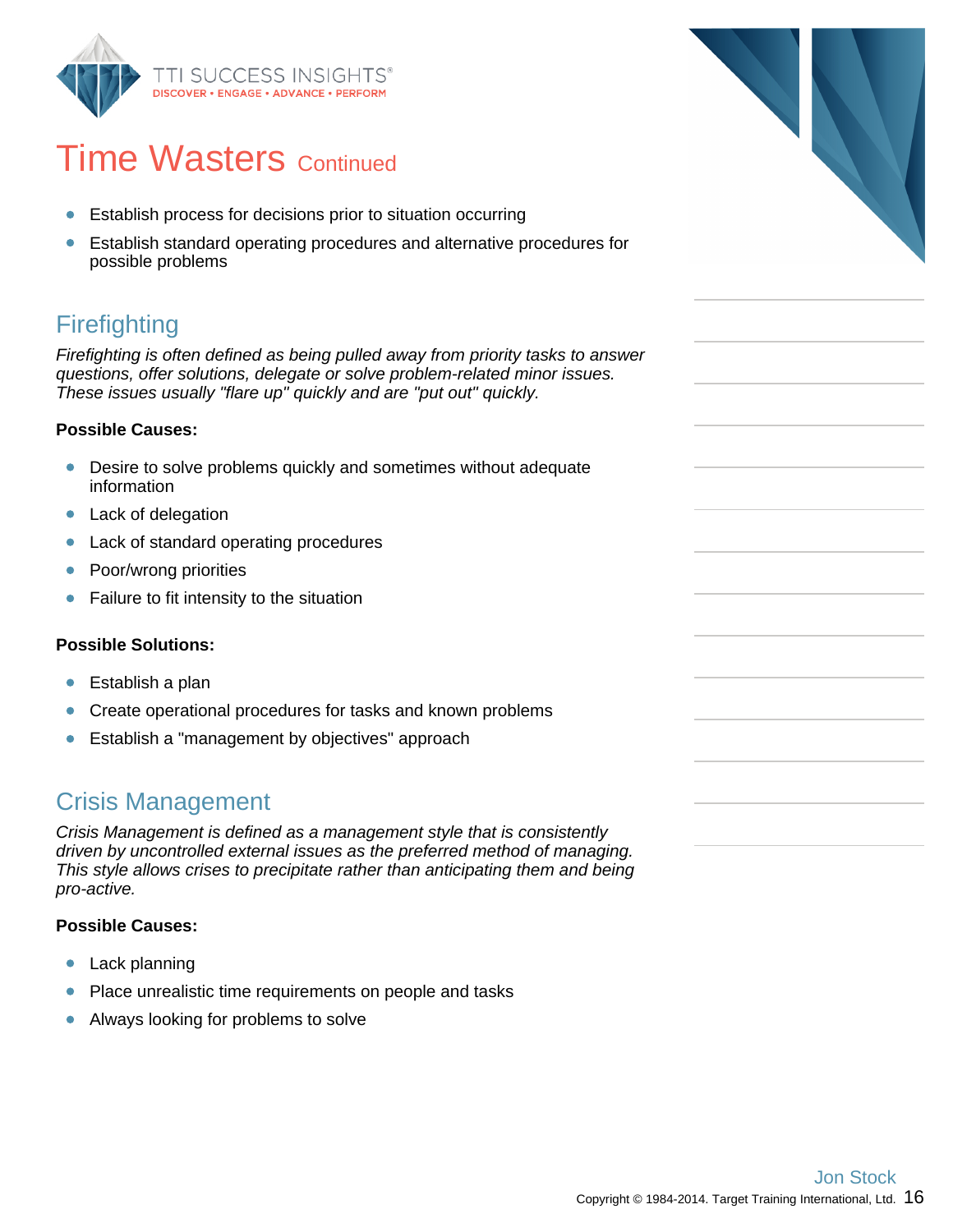

## **Time Wasters Continued**

#### **Possible Solutions:**

- Have a well defined operational plan
- $\bullet$ Target key individuals to handle specific problems
- Ask for recommendations from key people  $\bullet$
- Delegate authority and responsibility when possible  $\bullet$

#### Poor Delegation

Poor delegation usually means the inability to discriminate between tasks needing your time and attention, and those others are capable of accomplishing.

#### **Possible Causes:**

- $\bullet$ Do not want to give up control
- Do not trust the abilities of others  $\bullet$
- Do not understand the abilities of others  $\bullet$
- Fear the talents of others  $\bullet$
- Do not want to overload others  $\bullet$

#### **Possible Solutions:**

- Train and mentor others  $\bullet$
- $\bullet$ Develop a support team
- Give people the opportunity to help  $\bullet$
- $\bullet$ Recognize the time spent training others on routine tasks will result in gained cumulative time for higher priority tasks

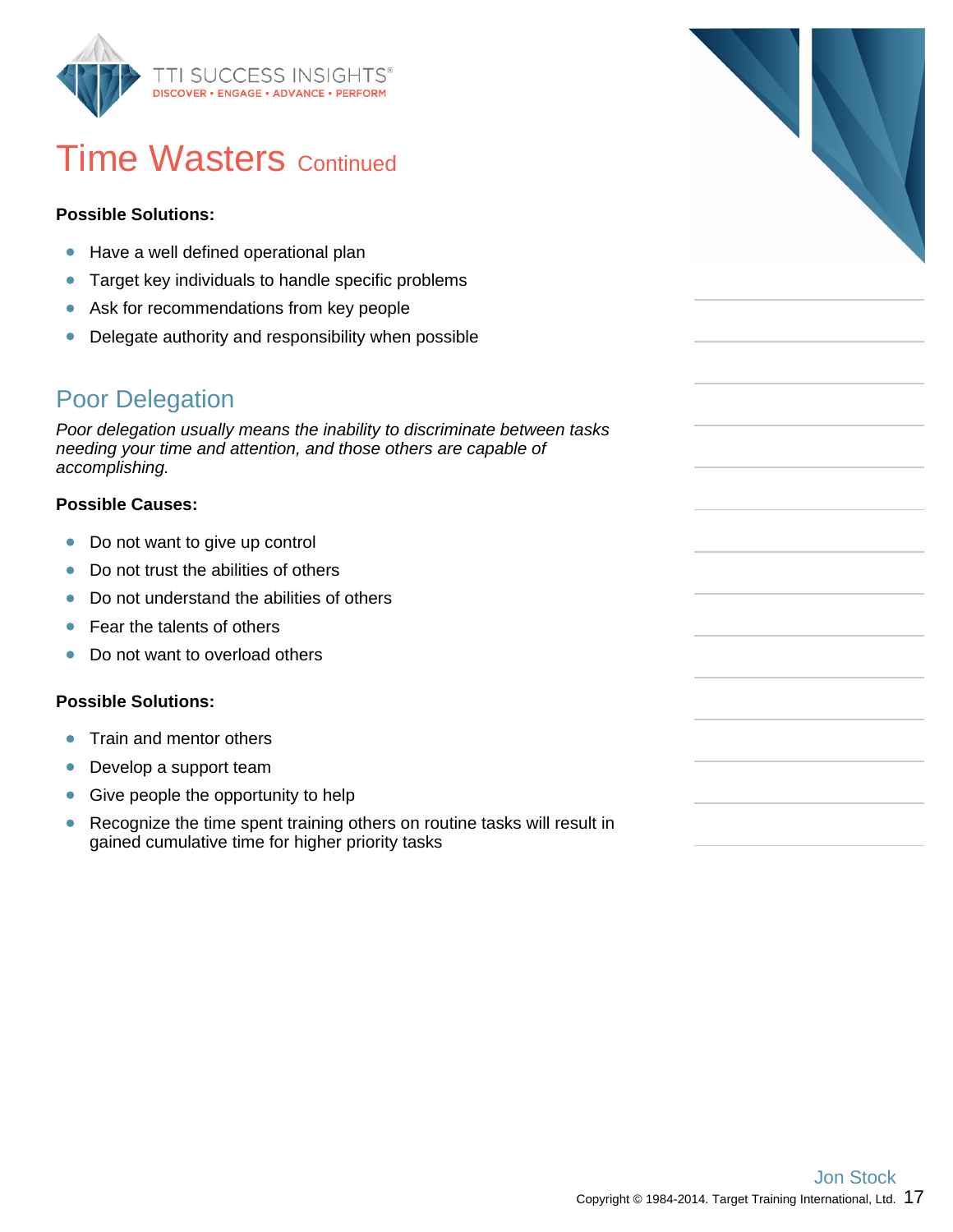

## Areas for Improvement

In this area is a listing of possible limitations without regard to a specific job. Review with Jon and cross out those limitations that do not apply. Highlight 1 to 3 limitations that are hindering his performance and develop an action plan to eliminate or reduce this hindrance.

#### Jon has a tendency to:

- Set standards for himself and others so high that impossibility of the  $\bullet$ situation is common place.
- Take on too much, too soon, too fast.  $\bullet$
- Have trouble delegating--can't wait, so does it himself.  $\bullet$
- Be impulsive and seek change for change's sake. May change priorities  $\bullet$ daily.
- $\bullet$ Resist participation as part of the team, unless seen as a leader.
- Be so concerned with big picture; he forgets to see the little pieces.  $\bullet$
- $\bullet$ Fail to complete what he starts because of adding more and more projects.
- $\bullet$ Be explosive by nature and lack the patience to negotiate.

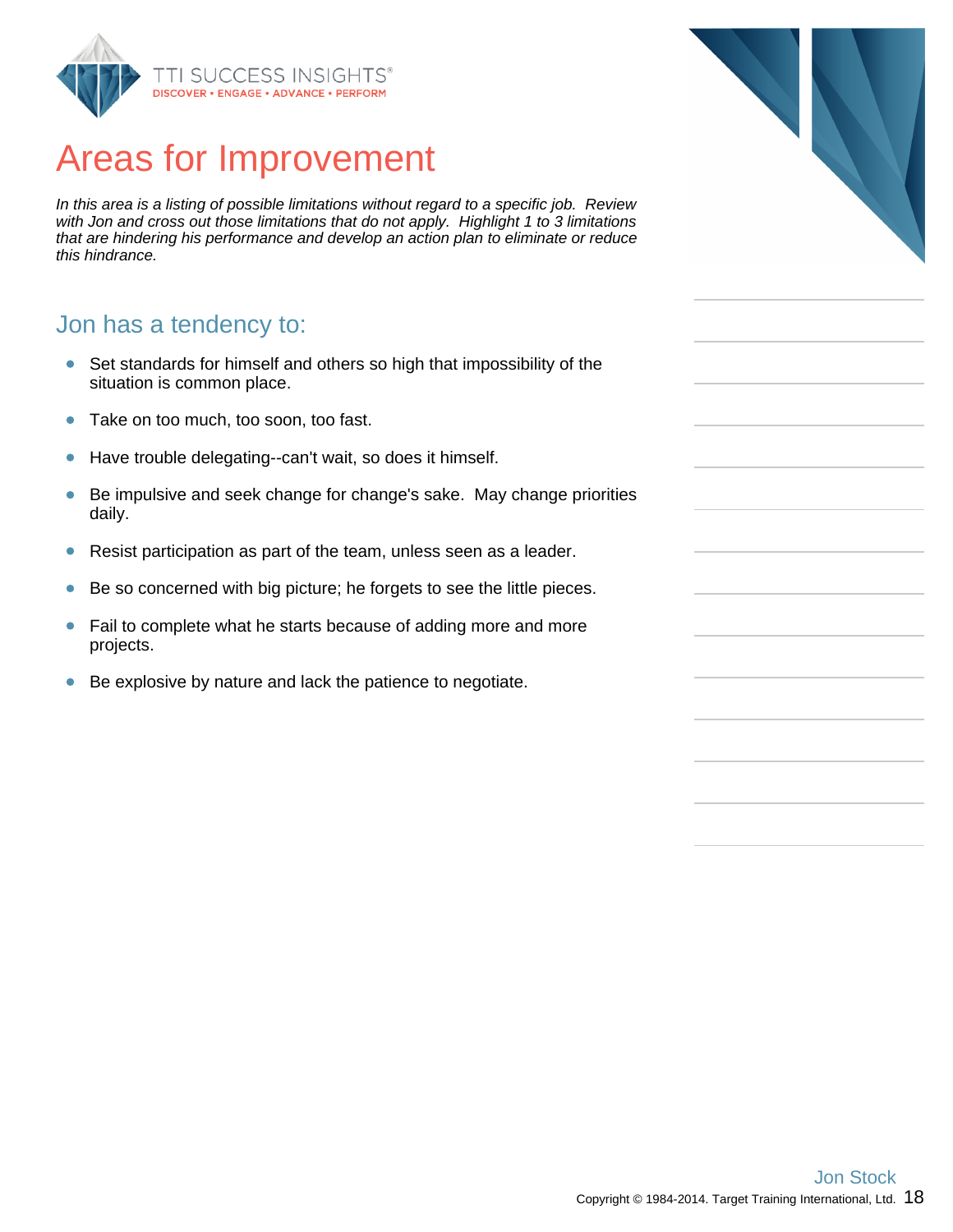

## Behavioral Hierarchy

The Behavioral Hierarchy graph will display a ranking of your natural behavioral style within a total of twelve (12) areas commonly encountered in the workplace. It will help you understand in which of these areas you will naturally be most effective.



\* 68% of the population falls within the shaded area.

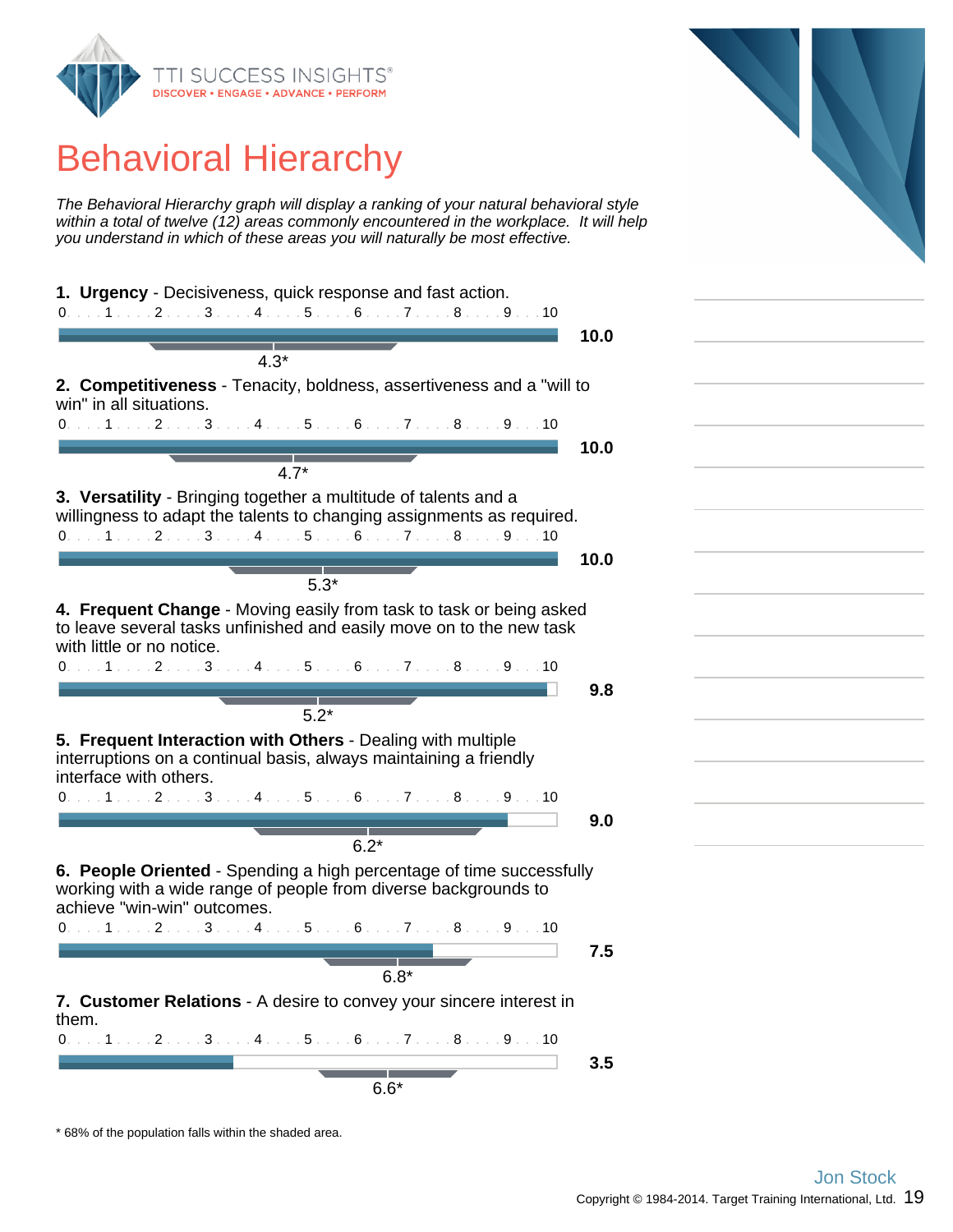

## Behavioral Hierarchy

| 8. Consistency - The ability to do the job the same way.                                                      |         |
|---------------------------------------------------------------------------------------------------------------|---------|
| 0. 1 2 3 4 5 6 7 8 9 10                                                                                       |         |
|                                                                                                               | 3.0     |
| $6.5*$                                                                                                        |         |
| <b>9. Analysis of Data</b> - Information is maintained accurately for repeated<br>examination as required.    |         |
| $0. \ldots 1 \ldots 2 \ldots 3 \ldots 4 \ldots 5 \ldots 6 \ldots 7 \ldots 8 \ldots 9 \ldots 10$               |         |
|                                                                                                               | $2.5\,$ |
| $5.5*$                                                                                                        |         |
| 10. Follow Up and Follow Through - A need to be thorough.                                                     |         |
| 0. 1 2 3 4 5 6 7 8 9 10                                                                                       |         |
|                                                                                                               | 2.0     |
| $6.3*$                                                                                                        |         |
| 11. Following Policy - Complying with the policy or if no policy,<br>complying with the way it has been done. |         |
| 0. 1 2 3 4 5 6 7 8 9 10                                                                                       |         |
|                                                                                                               | 2.0     |
| $6.9*$                                                                                                        |         |
|                                                                                                               |         |
| 12. Organized Workplace - Systems and procedures followed for<br>success.                                     |         |
| $0. \ldots 1 \ldots 2 \ldots 3 \ldots 4 \ldots 5 \ldots 6 \ldots 7 \ldots 8 \ldots 9 \ldots 10$               |         |
|                                                                                                               | 1.5     |
| $5.2*$                                                                                                        |         |



\* 68% of the population falls within the shaded area. SIA: 94-83-04-04 (12) SIN: 96-94-07-14 (12)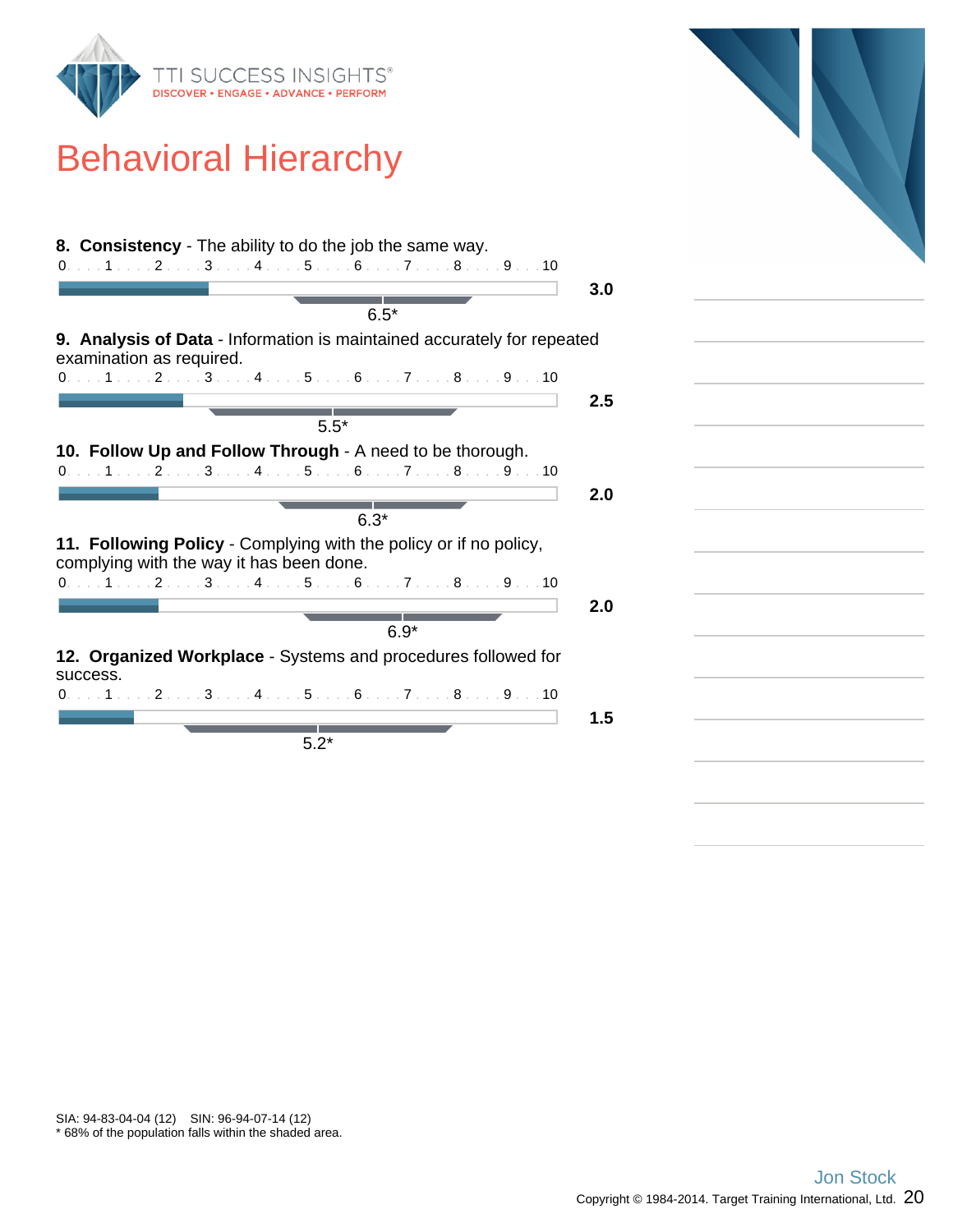

## Style Insights<sup>®</sup> Graphs 7-14-2014



## Adapted Style

**Graph I**

## Natural Style

**Graph II**

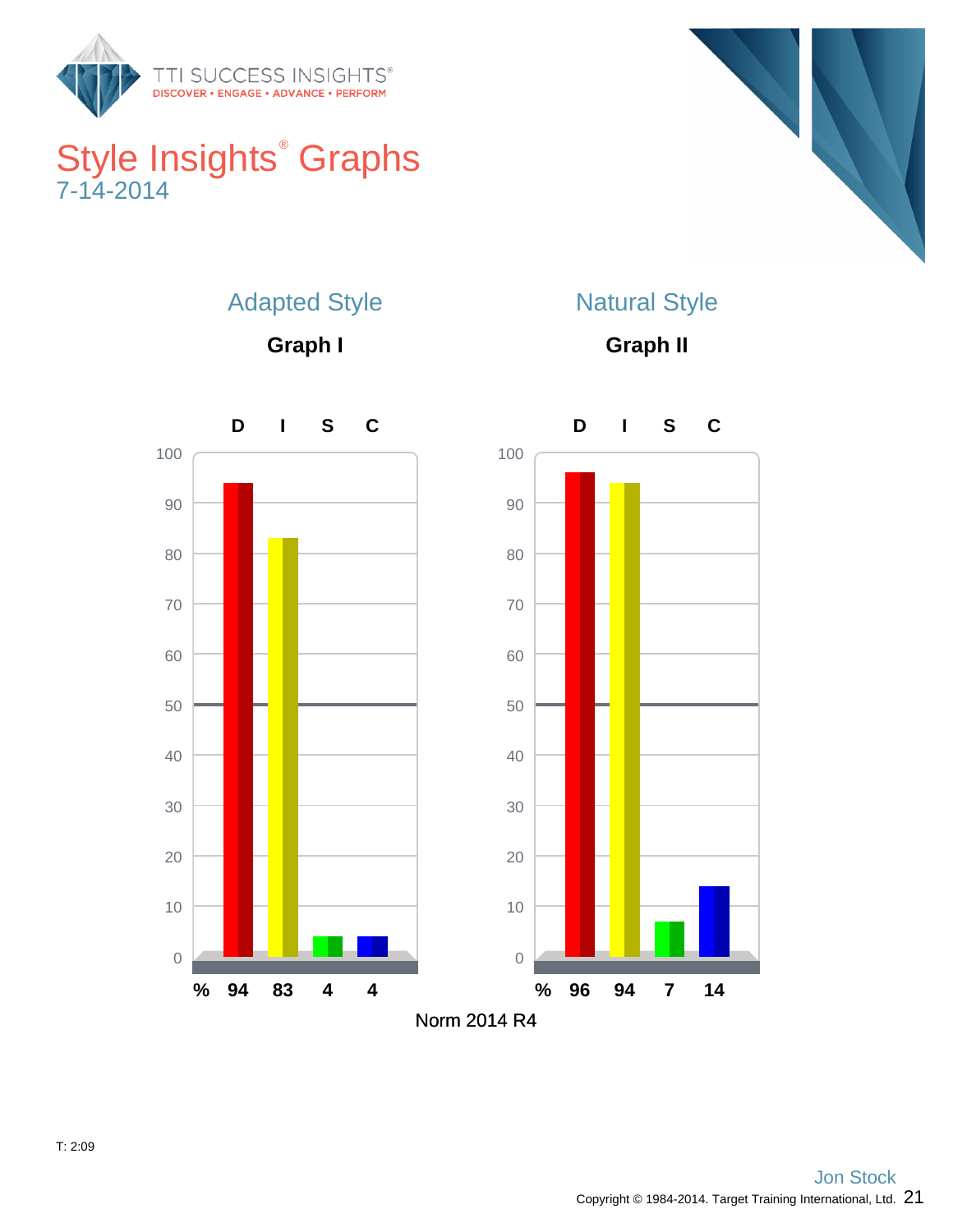



# The Success Insights<sup>®</sup> Wheel

The Success Insights® Wheel is a powerful tool popularized in Europe. In addition to the text you have received about your behavioral style, the Wheel adds a visual representation that allows you to:

- View your natural behavioral style (circle).  $\bullet$
- $\bullet$ View your adapted behavioral style (star).
- $\bullet$ Note the degree you are adapting your behavior.
- $\bullet$ If you filled out the Work Environment Analysis, view the relationship of your behavior to your job.

Notice on the next page that your Natural style (circle) and your Adapted style (star) are plotted on the Wheel. If they are plotted in different boxes, then you are adapting your behavior. The further the two plotting points are from each other, the more you are adapting your behavior.

If you are part of a group or team who also took the behavioral assessment, it would be advantageous to get together, using each person's Wheel, and make a master Wheel that contains each person's Natural and Adapted style. This allows you to quickly see where conflict can occur. You will also be able to identify where communication, understanding and appreciation can be increased.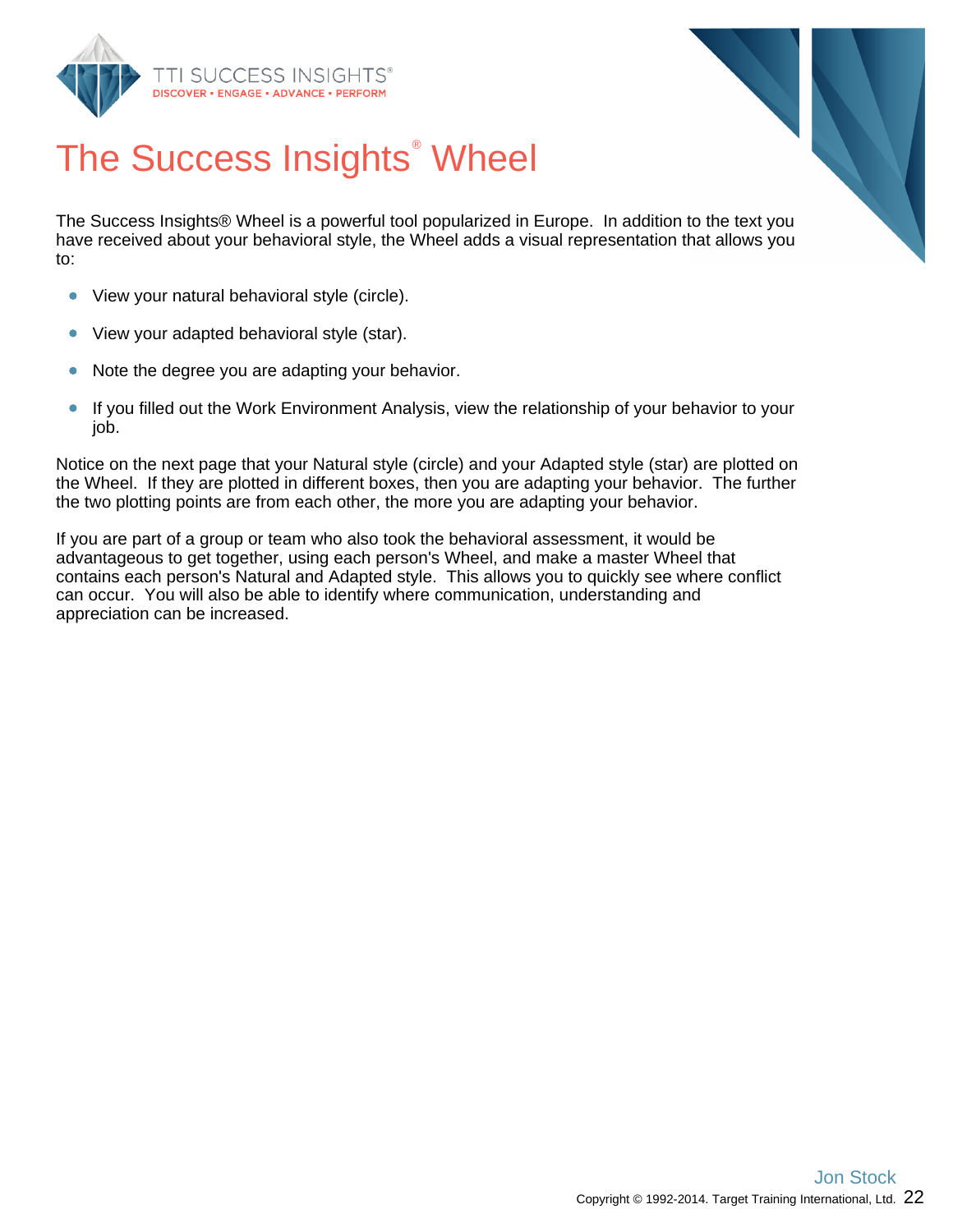

## The Success Insights<sup>®</sup> Wheel 7-14-2014



Natural: (12) CONDUCTING PERSUADER

Norm 2014 R4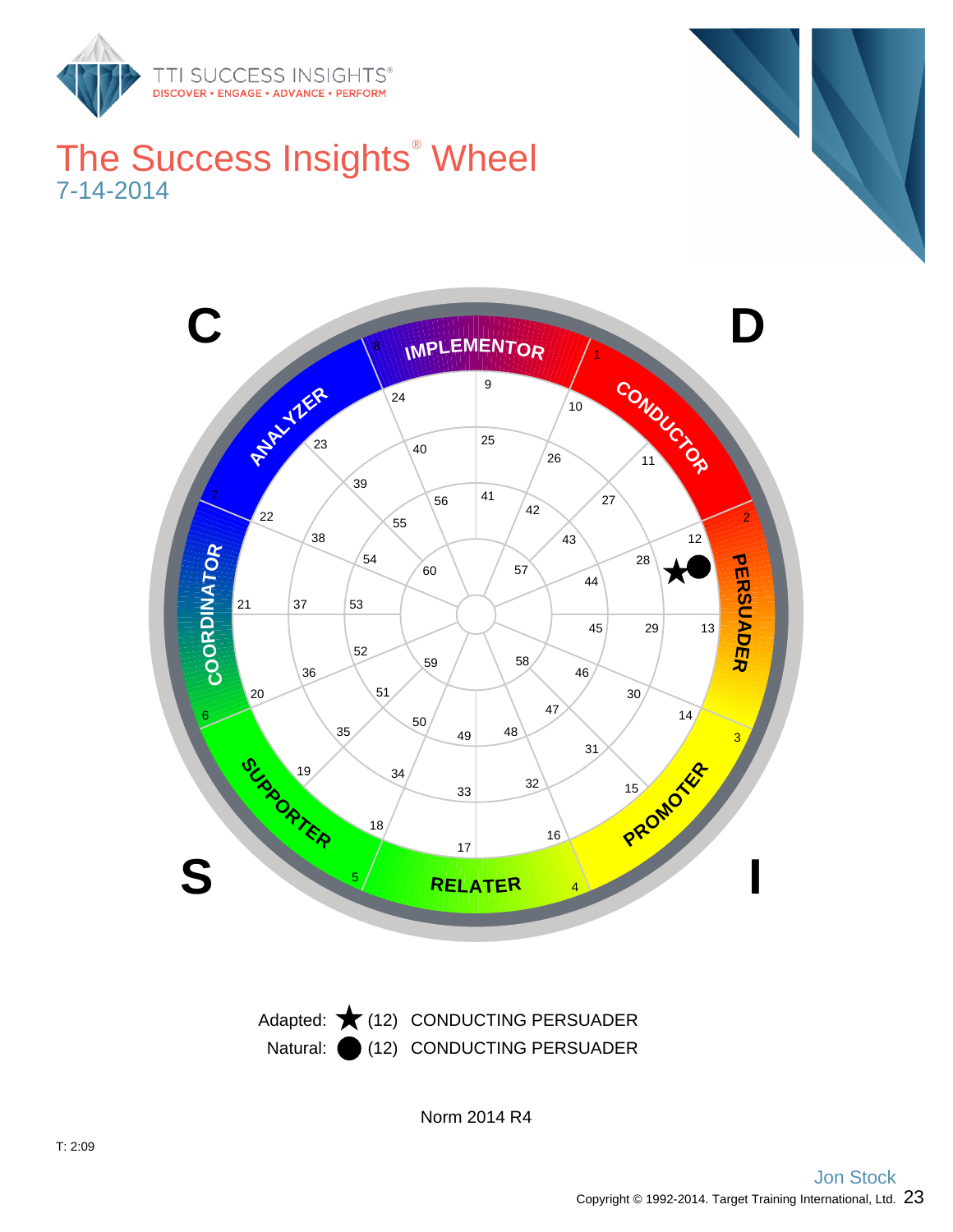



## Introduction Motivators Section

**Knowledge of an individual's motivators help to tell us WHY they do things. A review of an individual's experiences, references, education and training help to tell us WHAT they can do. Behavioral assessments help to tell us HOW a person behaves and performs in the work environment. The Personal Motivators & Engagement report measures the relative prominence of six basic interests or motivators (a way of valuing life): Theoretical, Utilitarian, Aesthetic, Social, Individualistic and Traditional.**

Motivators help to initiate one's behavior and are sometimes called the hidden motivators because they are not always readily observed. It is the purpose of this report to help illuminate and amplify some of those motivating factors and to build on the strengths that each person brings to the work environment.

Based on your choices, this report ranks your relative passion for each of the six motivators. Your top two and sometimes three motivators cause you to move into action. You will feel positive when talking, listening or doing activities that satisfy your top motivators.

The feedback you will receive in this section will reflect one of three intensity levels for each of the six motivators.

- **Strong** positive feelings that you need to satisfy either on or off the job.
- **Situational** where your feelings will range from positive to indifferent based on other priorities in your life at the time. These motivators tend to become more important as your top motivators are satisfied.
- **Indifferent** your feelings will be indifferent when related to your 5th or 6th motivator.

|     | <b>Your Personal Motivators Ranking</b> |                    |
|-----|-----------------------------------------|--------------------|
| 1st | Utilitarian                             | <b>Strong</b>      |
| 2nd | Individualistic                         | <b>Strong</b>      |
| 3rd | <b>Theoretical</b>                      | <b>Situational</b> |
| 4th | Aesthetic                               | <b>Situational</b> |
| 5th | Social                                  | <b>Indifferent</b> |
| 6th | Traditional                             | <b>Indifferent</b> |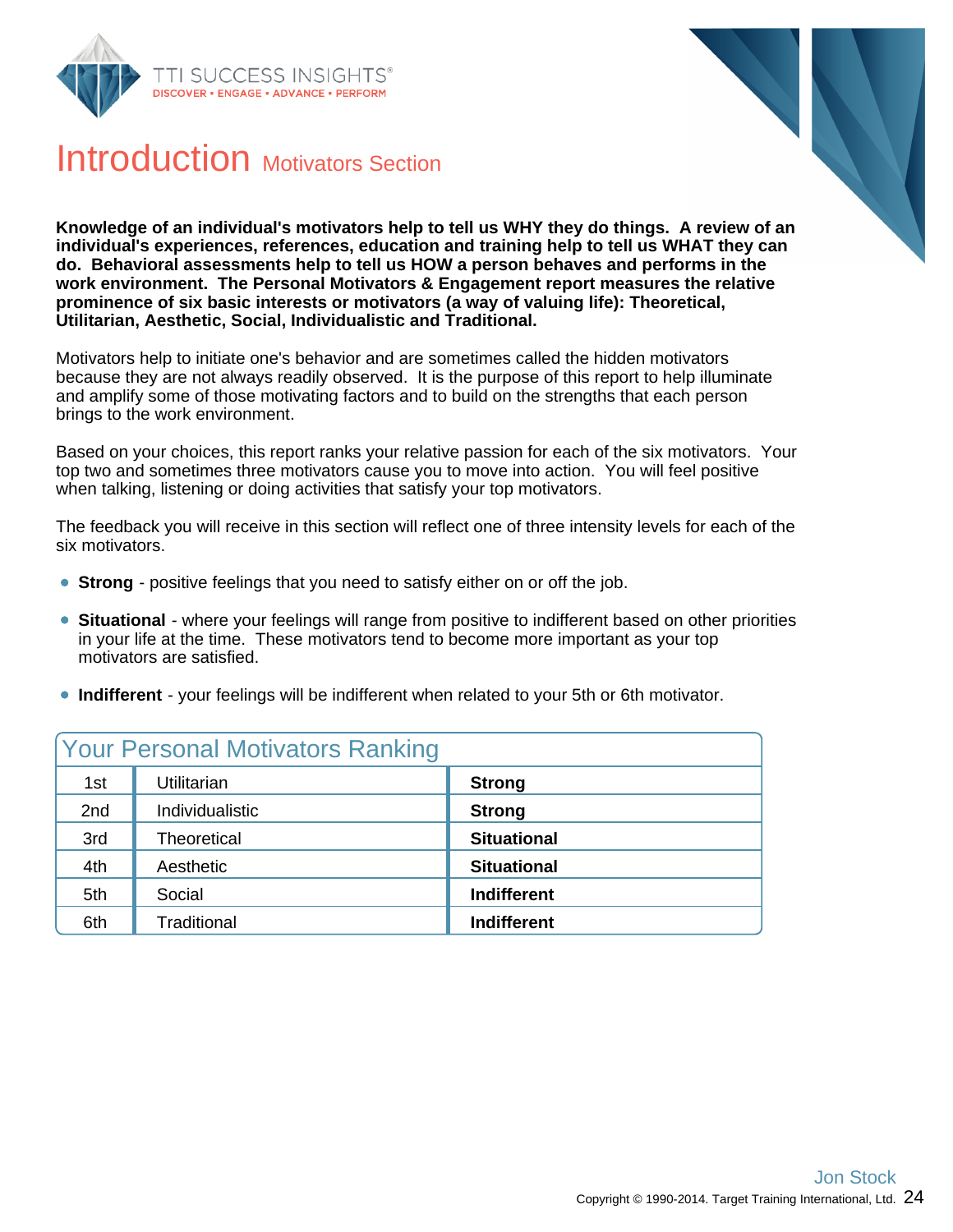

## **Utilitarian**

The Utilitarian score shows a characteristic interest in money and what is useful. This means that an individual wants to have the security that money brings not only for themselves, but for their present and future family. This motivator includes the practical affairs of the business world - the production, marketing and consumption of goods, the use of credit, and the accumulation of tangible wealth. This type of individual is thoroughly practical and conforms well to the stereotype of the average business person. A person with a high score is likely to have a high need to surpass others in wealth.

- With economic security comes the freedom to advance his ideas or  $\bullet$ beliefs.
- Jon will be motivated by his accomplishments.  $\bullet$
- Jon has a long list of wants and will work hard to achieve them.
- He uses money as a scorecard.  $\bullet$
- Jon faces the future confidently.
- $\bullet$ All attempts are made to protect future security to ensure that his legacy is protected.
- Having more wealth than others is a high priority for Jon.  $\bullet$
- He can be very practical.  $\bullet$
- Jon is future-oriented.
- Working long and hard to purchase the finer things in life is one of Jon's goals.
- $\bullet$ Jon will protect his assets to ensure the future of his economic security.

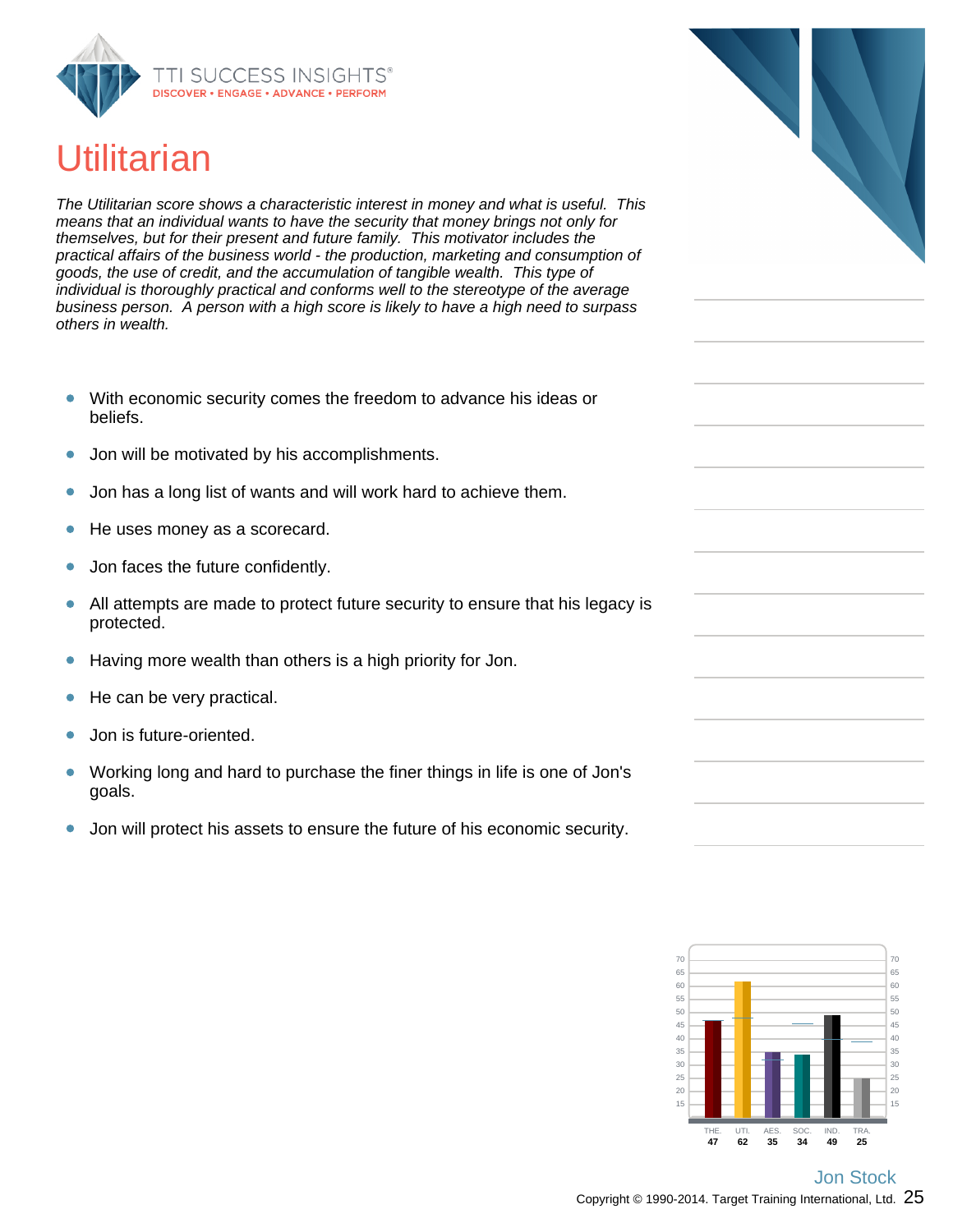

## Individualistic

The primary interest for this motivator is POWER, not necessarily politics. Research studies indicate that leaders in most fields have a high power drive. Since competition and struggle play a large part in all areas of life, many philosophers have seen power as the most universal and most fundamental of motives. There are, however, certain personalities in whom the desire for direct expression of this motive is uppermost; who wish, above all, for personal power, influence and renown.

- Jon believes "when the going gets tough, the tough get going."  $\bullet$
- Jon takes responsibility for his actions.  $\bullet$
- People who are determined and competitive are liked by Jon.  $\bullet$
- $\bullet$ Maintaining individuality is strived for in relationships.
- Jon likes to be in situations that allow him the freedom to control his  $\bullet$ destiny and the destiny of others. His team's strategy is to attempt to dilute outsiders' influence on the results of their goals.
- He believes "if at first you don't succeed try, try again."  $\bullet$
- He wants to control his own destiny and display his independence.  $\bullet$
- Jon has the desire to assert himself and to be recognized for his  $\bullet$ accomplishments.
- If necessary, Jon will be assertive in meeting his own needs.  $\bullet$



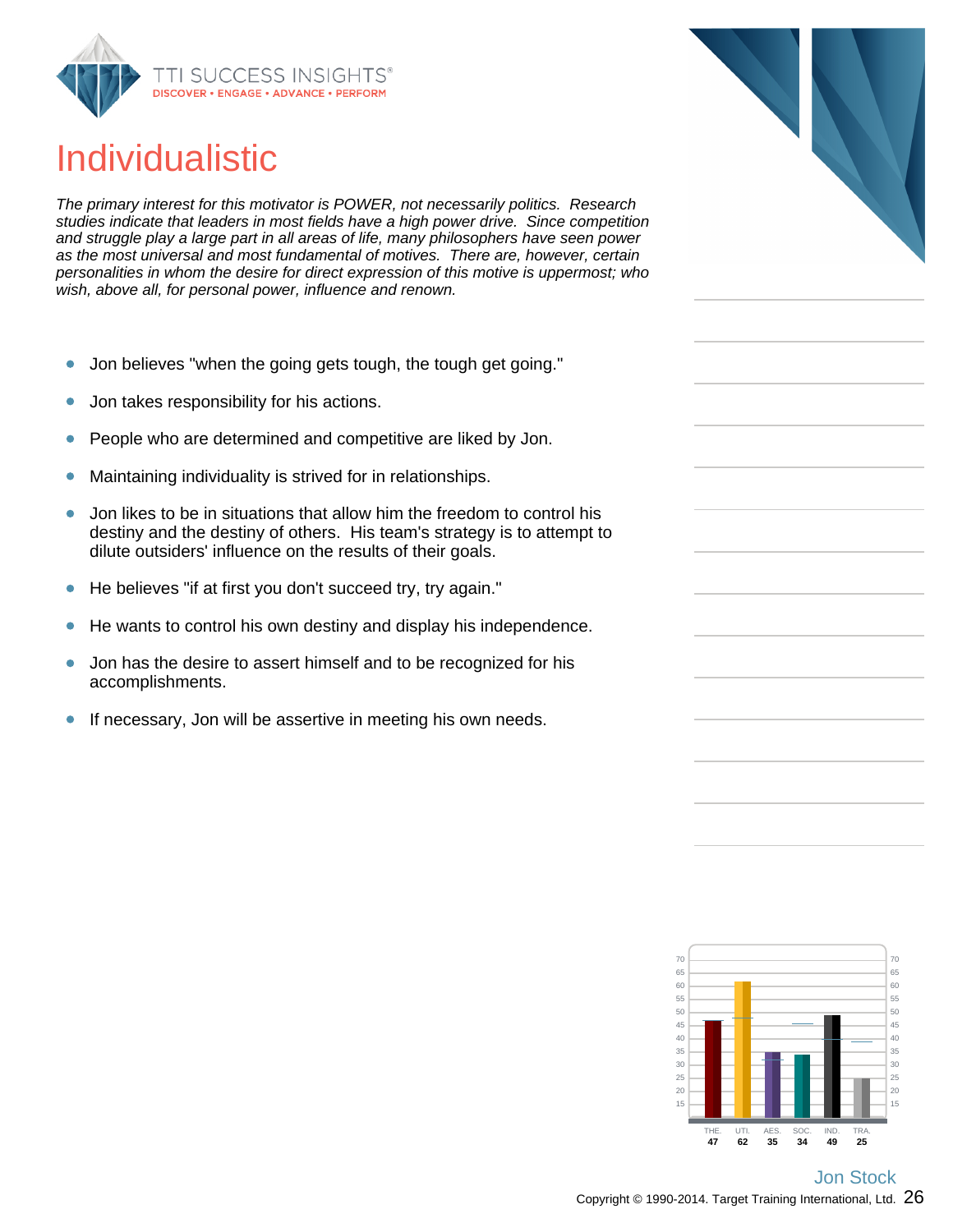

## **Theoretical**

The primary drive with this motivator is the discovery of TRUTH. In pursuit of this drive, an individual takes a "cognitive" attitude. Such an individual is nonjudgmental regarding the beauty or utility of objects and seeks only to observe and to reason. Since the interests of the theoretical person are empirical, critical and rational, the person appears to be an intellectual. The chief aim in life is to order and systematize knowledge: knowledge for the sake of knowledge.

- A job that challenges the knowledge will increase his job satisfaction.  $\bullet$
- Jon will seek knowledge based on his needs in individual situations.  $\bullet$
- If Jon is truly interested in a specific subject, or if knowledge of specific  $\bullet$ subject matter is required for success, then he will take the initiative to learn about that subject in great depth.
- If knowledge of a specific subject is not of interest, or is not required for  $\bullet$ success, Jon will have a tendency to rely on his intuition or practical information in this area.
- Jon has the potential to become an expert in his chosen field.  $\bullet$
- Jon will usually have the data to support his convictions.  $\bullet$
- In those areas where Jon has a special interest he will be good at  $\bullet$ integrating past knowledge to solve current problems.



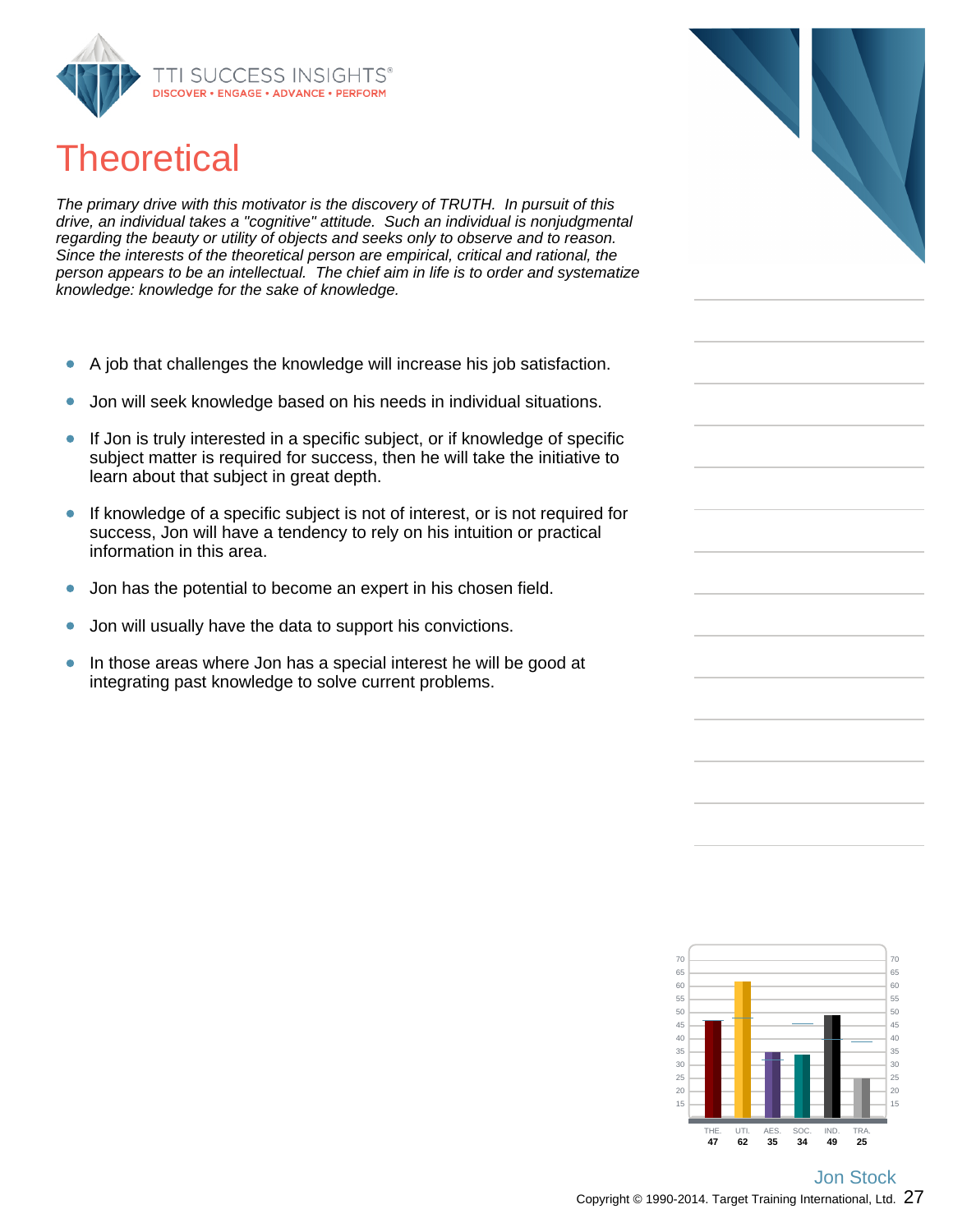

## Aesthetic

A higher Aesthetic score indicates a relative interest in "form and harmony." Each experience is judged from the standpoint of grace, symmetry or fitness. Life may be regarded as a procession of events, and each is enjoyed for its own sake. A high score here does not necessarily mean that the incumbent has talents in creative artistry. It indicates a primary interest in the artistic episodes of life.

- There could be a specific area that is of great interest to him. For  $\bullet$ instance, he may be appreciative of the natural beauty of mountains and streams, but may not be overly impressed by the works of Picasso or Rembrandt.
- Jon may desire fine things for his spouse or family members.  $\bullet$
- At times Jon will look for the beauty in all things.  $\bullet$
- The need for the appreciation of beauty is determined on an individual  $\bullet$ basis and is not generalized in terms of the total world around him.



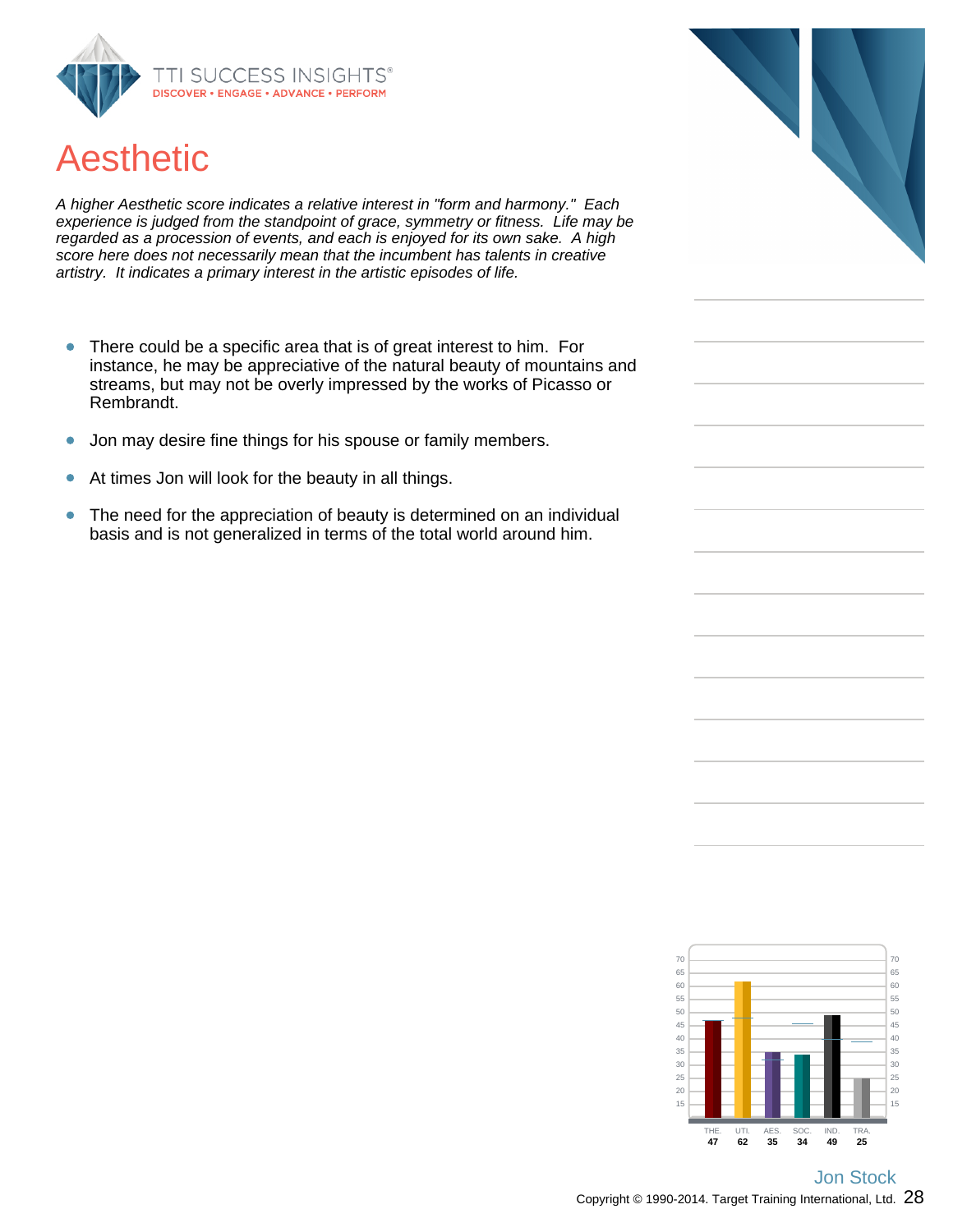



Those who score very high for this motivator have an inherent love of people. The social person prizes other people and is, therefore, kind, sympathetic and unselfish. They are likely to find the Theoretical, Utilitarian and Aesthetic attitudes cold and inhuman. Compared to the Individualistic motivator, the Social person regards helping others as the only suitable form for human relationships. Research indicates that in its purest form, the Social interest is selfless.

- Jon's passion in life will be found in one or two of the other dimensions  $\bullet$ discussed in this report.
- He will not normally allow himself to be directed by others unless it will enhance his own self-interest.
- $\bullet$ Jon is willing to help others if they are working as hard as possible to achieve their goals.
- Believing that hard work and persistence is within everyone's reach he feels things must be earned, not given.
- Jon will be torn if helping others proves to be detrimental to him.  $\bullet$
- He will be firm in his decisions and not be swayed by unfortunate  $\bullet$ circumstances.



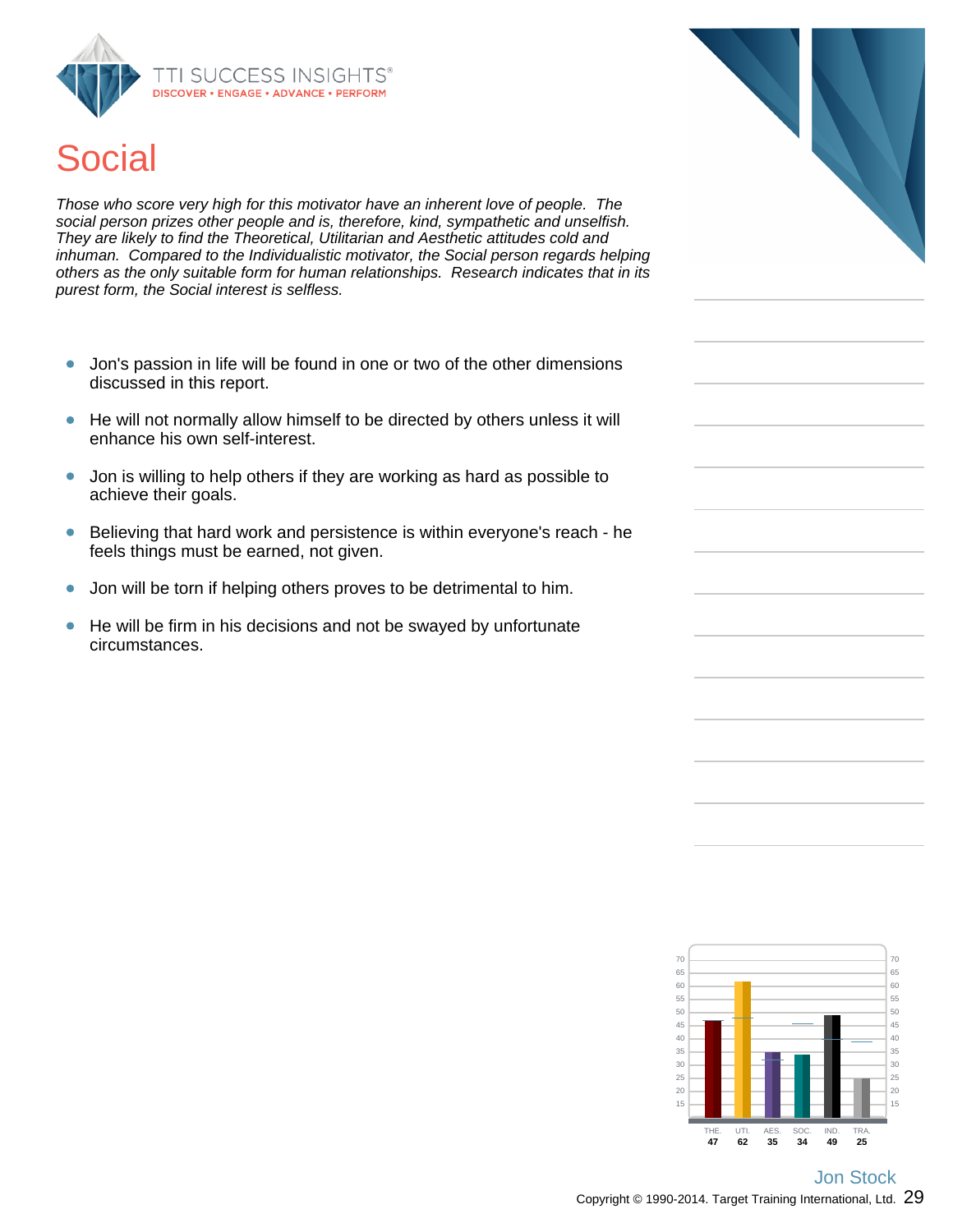

## **Traditional**

The highest interest for this motivator may be called "unity," "order," or "tradition." Individuals with high scores for this motivator seek a system for living. This system can be found in such things as conservatism or any authority that has defined rules, regulations and principles for living.

- Jon's passion in life will be found in one or two of the other dimensions  $\bullet$ discussed in this report.
- Traditions will not place limits or boundaries on Jon.  $\bullet$
- $\bullet$ He will work within a broadly defined set of beliefs.
- In many cases, Jon will want to set his own rules which will allow his own  $\bullet$ intuition to guide and direct his actions.
- $\bullet$ It may be hard to manipulate Jon because he has not defined a philosophy or system that can provide immediate answers to every situation.
- Jon can be creative in interpreting other systems or traditions and  $\bullet$ selective in applying those traditions.
- He will not be afraid to explore new and different ways of interpreting his own belief system.



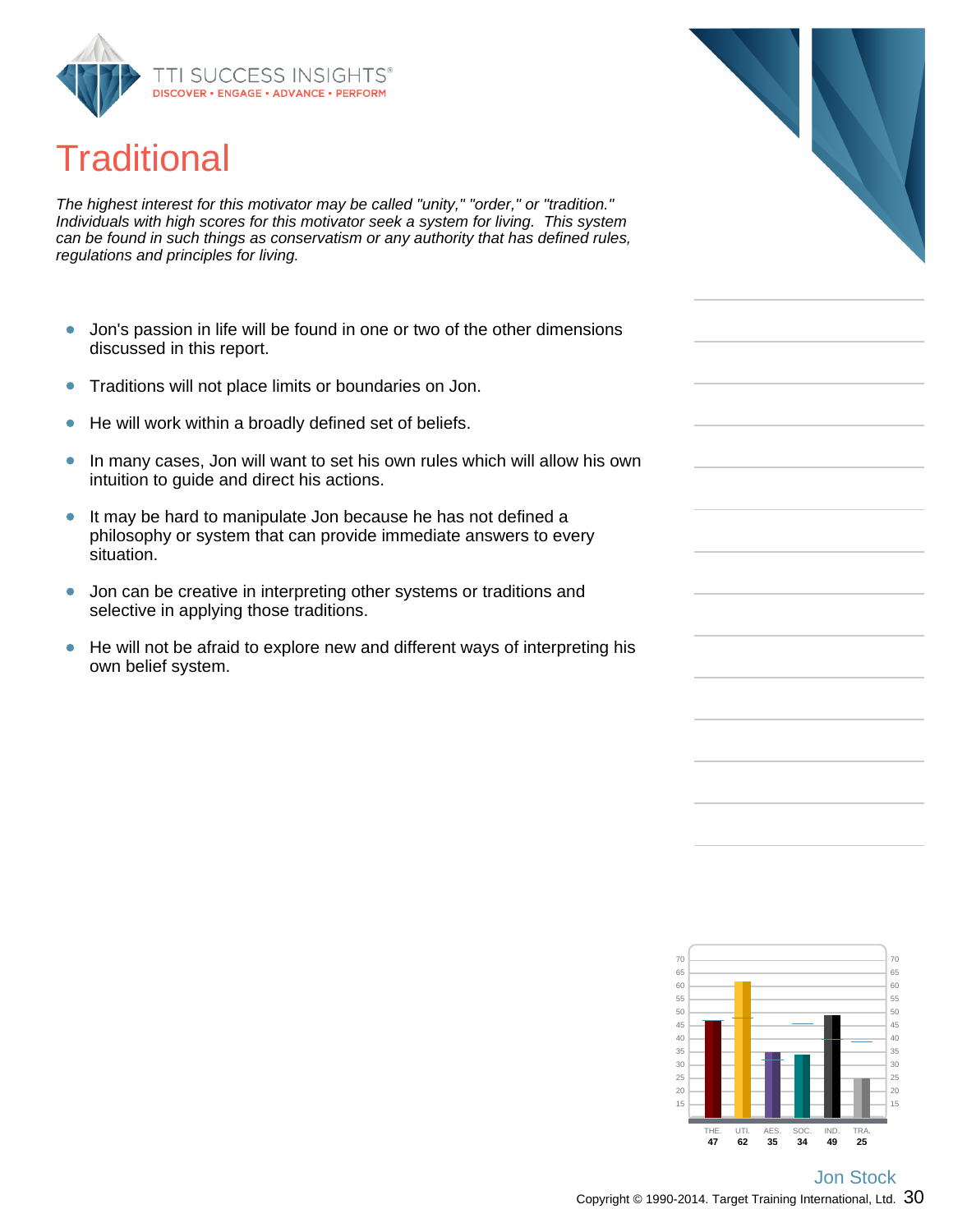

## Navigating Situations Outside Your Comfort Zone

The information on this page will highlight areas in which you may struggle relating to based on your lowest motivator. The information will teach you how to manage your way through discussions focusing on your number six motivator.

Tips for Communicating with "High Traditional" utilizing your Utilitarian.

As you read through the communication tips, think about the following questions:

**How does the mindset of a high Traditional contribute to today's workforce?**

**How do Traditionals contribute to the world, your professional life and your personal life?**

A high Traditional seeks a system for living and wants others to follow the system of his or her choice.

- Position the Traditional in a way where people want to align with the principles of the organization, as long as these principles are providing the desired return to the bottom-line.
- If principles are being adhered to that detract from the results the organization is looking for, provide factual, data-driven information as to why and how the standards should be adjusted.

Once a Traditional has made up his or her mind on an issue, he or she will rarely change this opinion even if logic indicates he or she is wrong.

- Look for the value of the belief system the Traditional team member  $\bullet$ possesses. Is there a way to yield a return based on the belief system and how it applies to business goals?
- It's important to understand the biases the Traditional has and determine if it's worth the return of trying to change the belief. When dealing purely with a bias, the discovery of other commonalities is necessary in order to maintain a positive relationship.



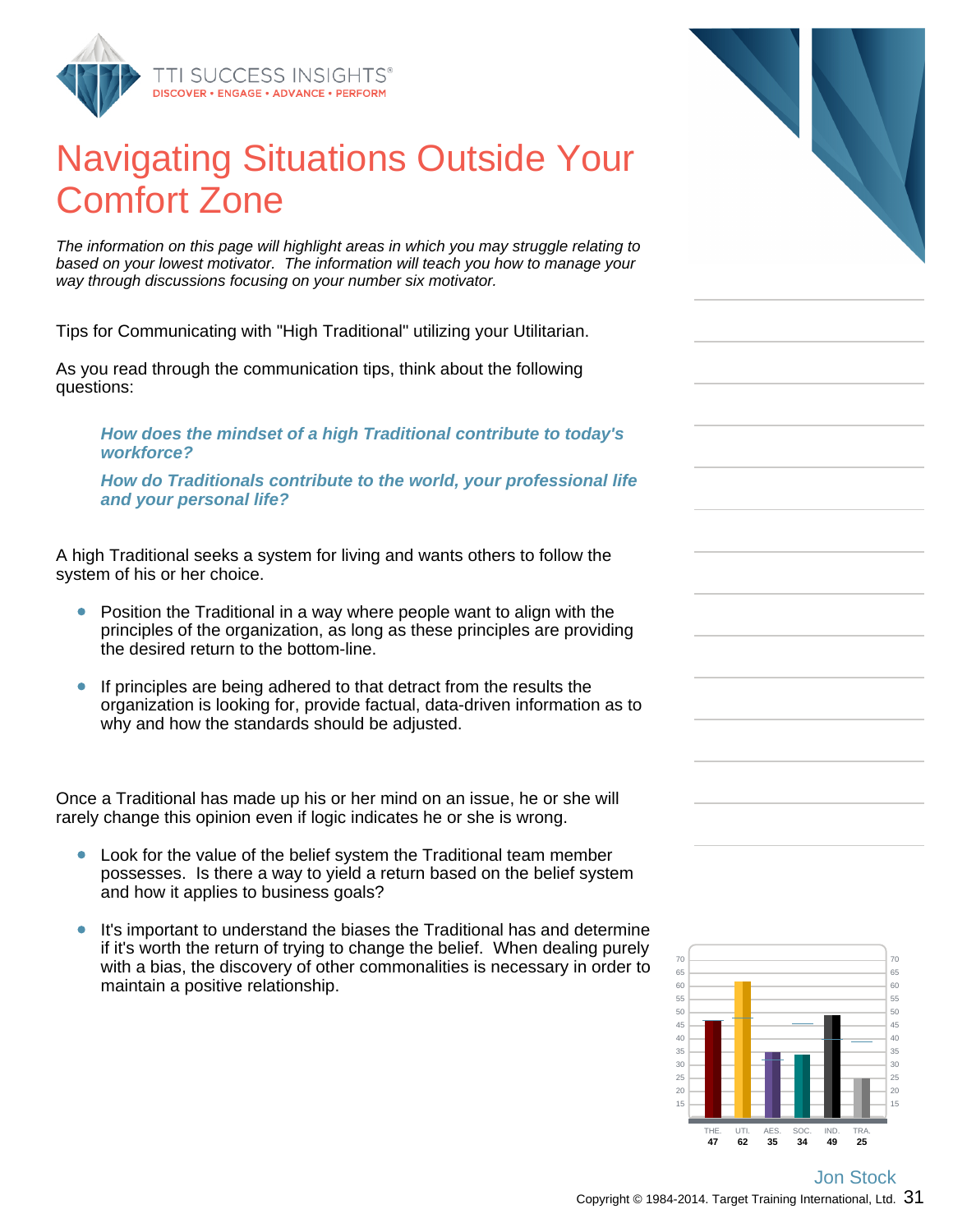

## Navigating Situations Outside Your Comfort Zone

At times a high Traditional can be overly rigid in evaluating others against his or her standard.

- The preferred standard is based on the size of the return. However, the  $\bullet$ Traditional looks at the system as the standard. Ask questions as to how to achieve the desired return and meet the standards.
- $\bullet$ People will often feel judged by the high Traditional. How can the amount of return generated be utilized to depersonalize the judgment and bring the conversation back to the bottom-line?

For a high Traditional, following proven procedures is more important than quick fixes.

- The proven way will not always yield the largest return. Ask questions to determine what approach will yield maximum results. Convince the high Traditional that the right fix will preserve the integrity of the foundational principles of the organization.
- Often times, the quick fix will work and will provide a return. Explain why  $\bullet$ this is the choice and communicate that although the tried and true is correct, a better result will be accomplished with the quick fix.



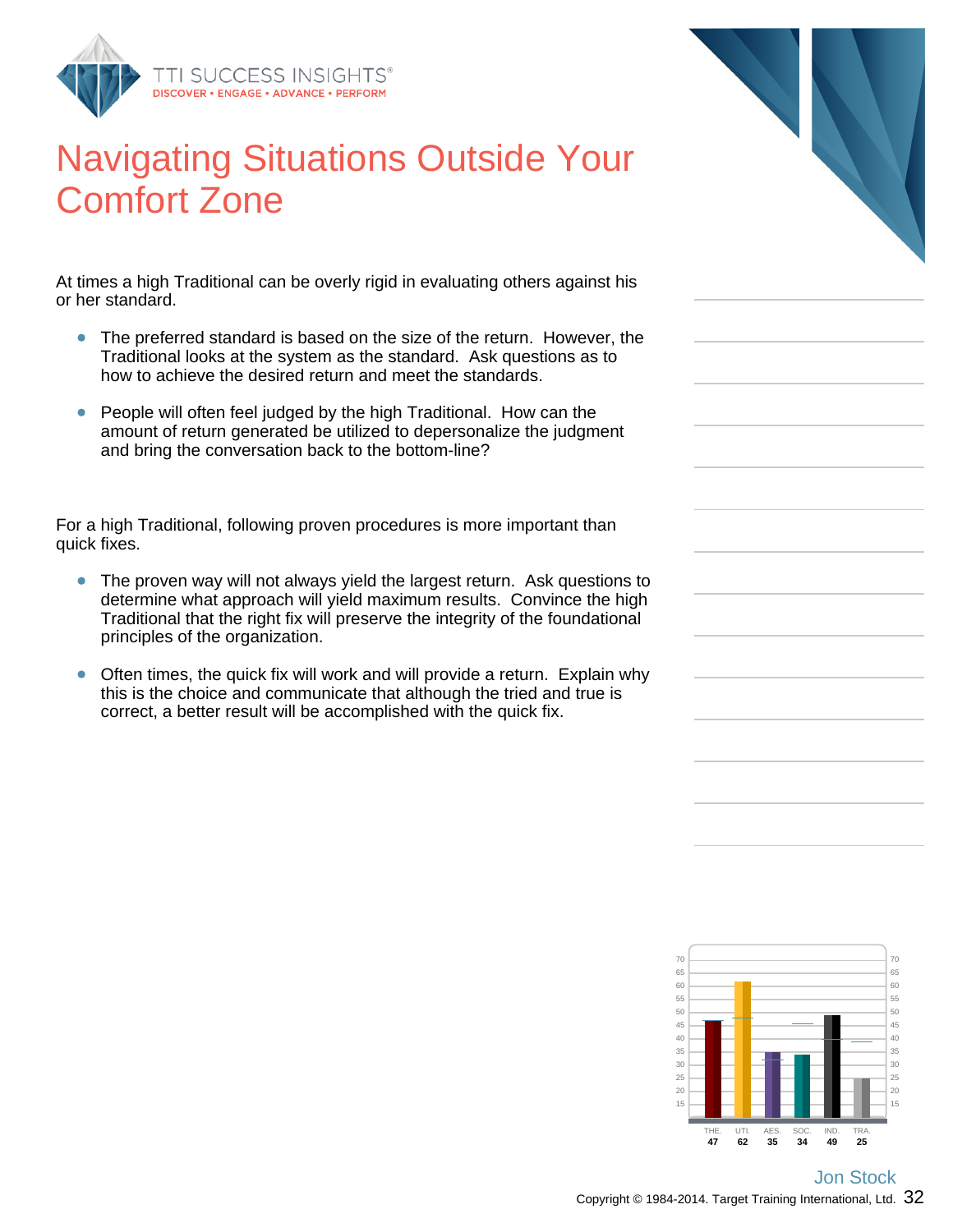



## Motivators - Norms & Comparisons

For years you have heard statements like, "Different strokes for different folks," "to each his own," and "people do things for their own reasons, not yours." When you are surrounded by people who share similar motivators, you will fit in with the group and be energized. However, when surrounded by people whose motivators are significantly different from yours, you may be perceived as out of the mainstream. These differences can induce stress or conflict. **When confronted with this type of situation you can:**

- Change the situation.
- Change your perception of the situation.
- **Company** Leave the situation.
- Cope with the situation.

**This section reveals areas where your motivators may be outside the mainstream and could lead to conflict.** The further away you are from the mainstream on the high side, the more people will notice your passion about that motivator. The further away from the mainstream on the low side, the more people will view you as indifferent and possibly negative about that motivator. The shaded area for each motivator represents 68 percent of the population or scores that fall within one standard deviation above or below the national mean.

#### Norms & Comparisons Table - Norm 2014



**Mainstream** - one standard deviation of the national mean **Passionate** - two standard deviations above the national mean **Indifferent** - two standard deviations below the national mean **Extreme** - three standard deviations from the national mean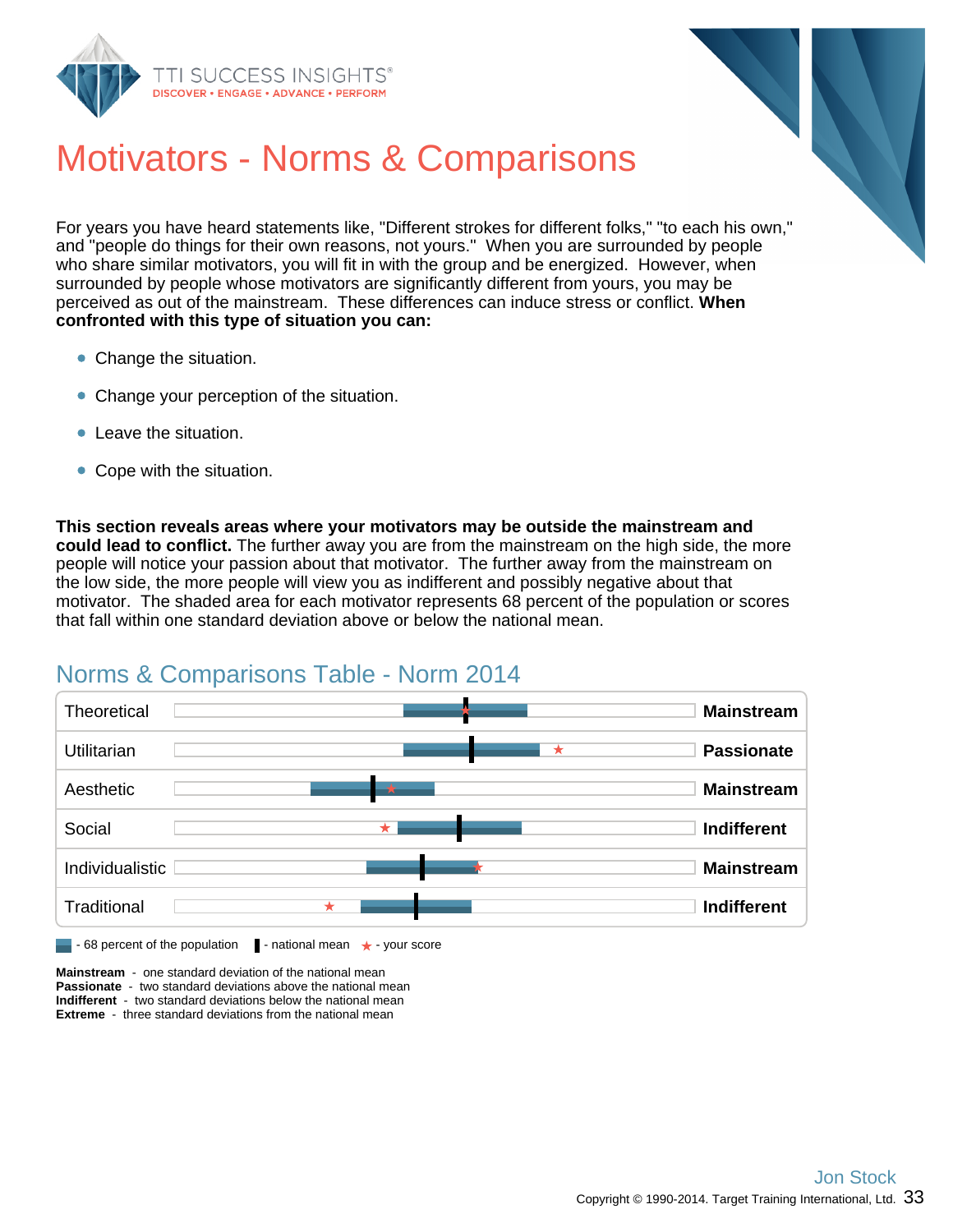



## Motivators - Norms & Comparisons

Areas in which you have strong feelings or passions compared to others:

• You strive for efficiency and practicality in all areas of your life, seeking to gain a return on your investment of time, talent and resources. Others may feel you always have a string attached and are always trying to gain a personal advantage. They may feel you should give just for the sake of giving.

Areas where others' strong feelings may frustrate you as you do not share their same passion:

- Your self-reliance will cause you to feel uncomfortable around people who are always trying to help you or be too nice to you.
- Others who try to impose their way of living on you will frustrate you. Your ability to try new things frustrates them and they feel compelled to change you to their system.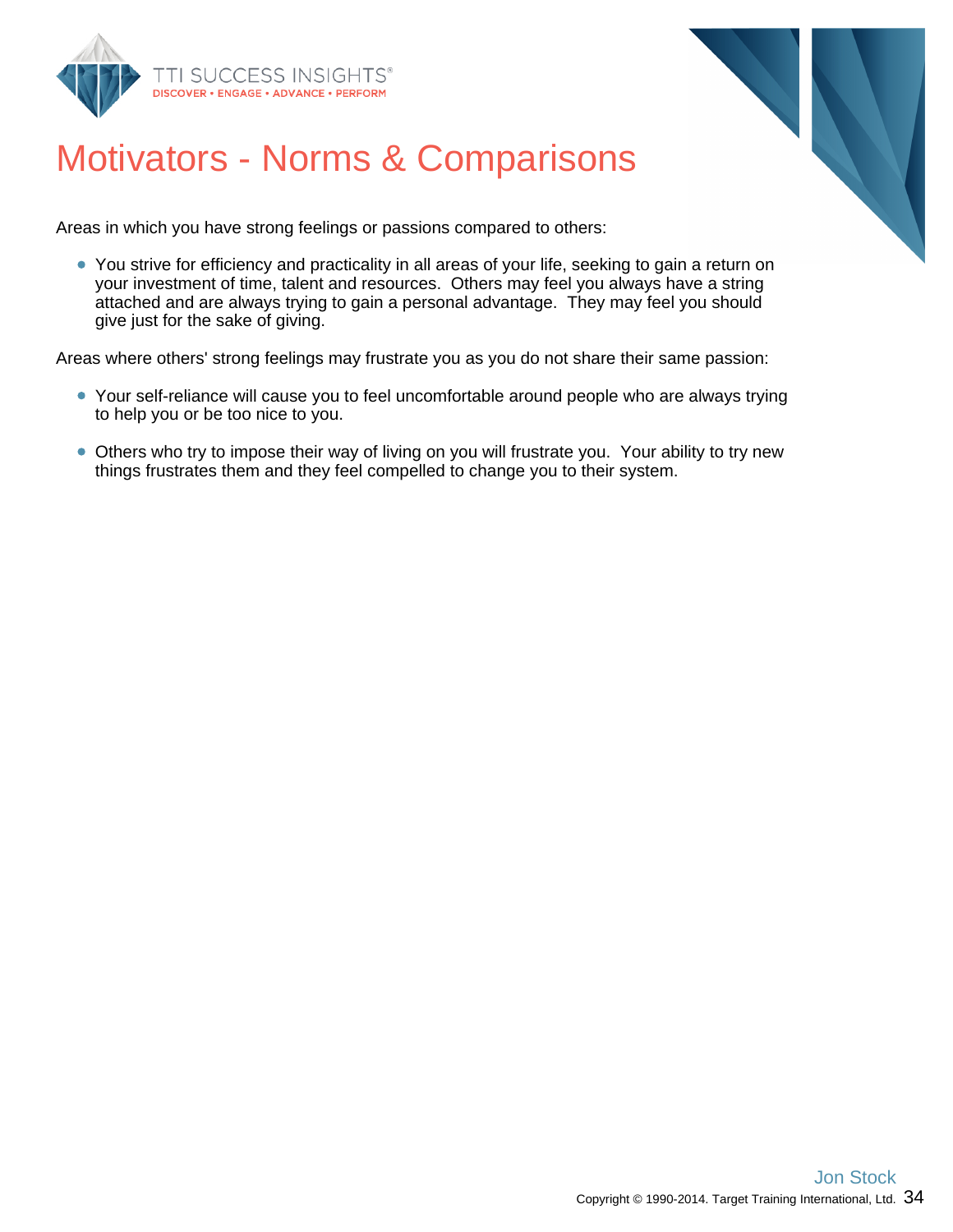

## Motivators Hierarchy

Your motivation to succeed in anything you do is determined by your underlying values. You will feel energized and successful at work when your job supports your personal values. They are listed below from the highest to the lowest.

**1. Utilitarian/Economic** - Rewards those who value practical accomplishments, results and rewards for their investments of time, resources and energy. 0. . . . 1 . . . . 2 . . . . 3 . . . . 4 . . . . 5 . . . . 6 . . . . 7 . . . . 8 . . . . 9 . . . 10



**4. Aesthetic** - Rewards those who value balance in their lives, creative self-expression, beauty and nature.

3.3\*

**5. Social** - Rewards those who value opportunities to be of service to others and contribute to the progress and well being of society.

0. . . . 1 . . . . 2 . . . . 3 . . . . 4 . . . . 5 . . . . 6 . . . . 7 . . . . 8 . . . . 9 . . . 10 5.7\*

**3.7**

**2.2**

**6. Traditional/Regulatory** - Rewards those who value traditions inherent in social structure, rules, regulations and principles. 0. . . . 1 . . . . 2 . . . . 3 . . . . 4 . . . . 5 . . . . 6 . . . . 7 . . . . 8 . . . . 9 . . . 10

4.5\*

\* 68% of the population falls within the shaded area. MI: 47-62-35-34-49-25 (THE.-UTI.-AES.-SOC.-IND.-TRA.)

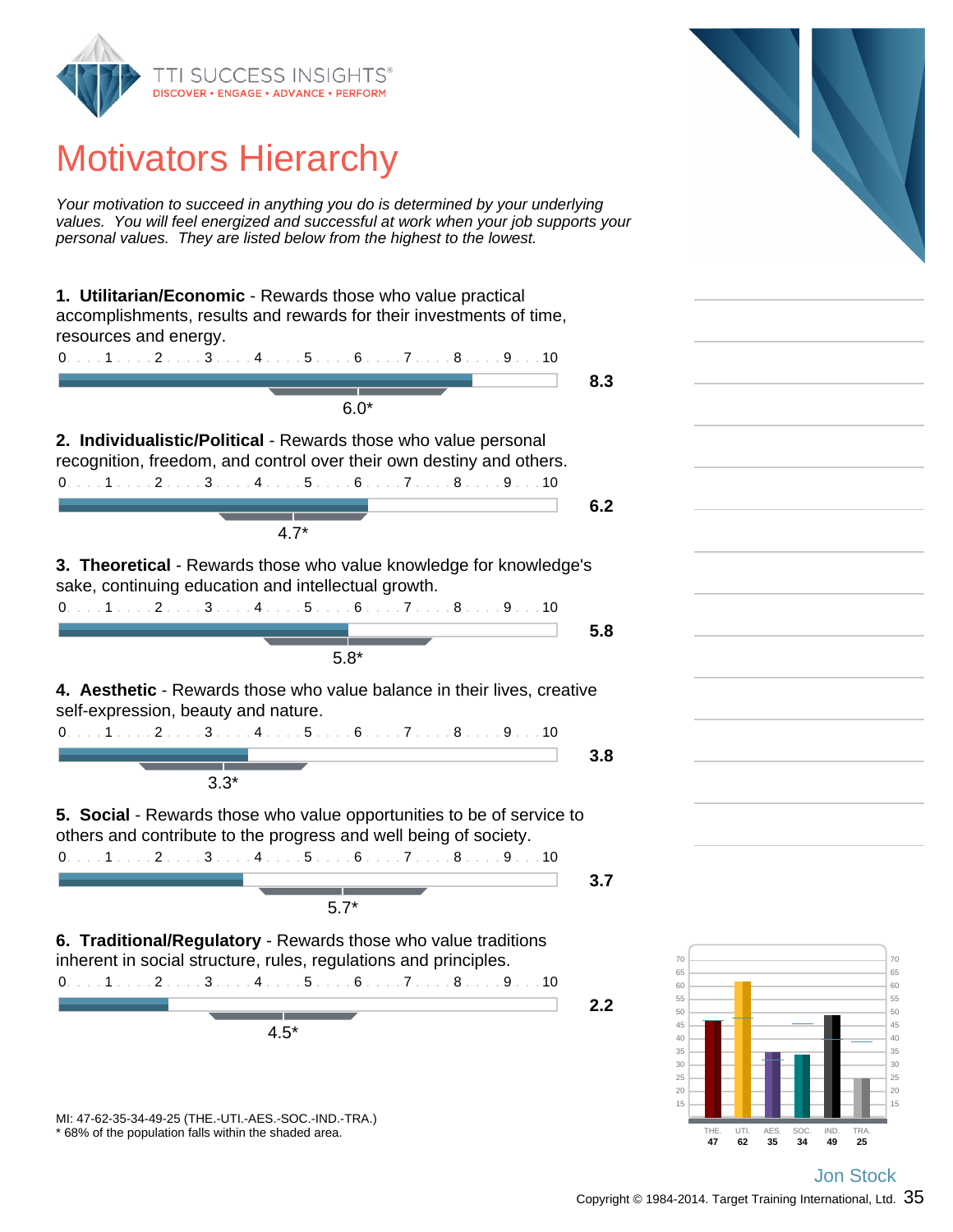

## Motivation Insights<sup>®</sup> Graph 7-14-2014





Norm 2014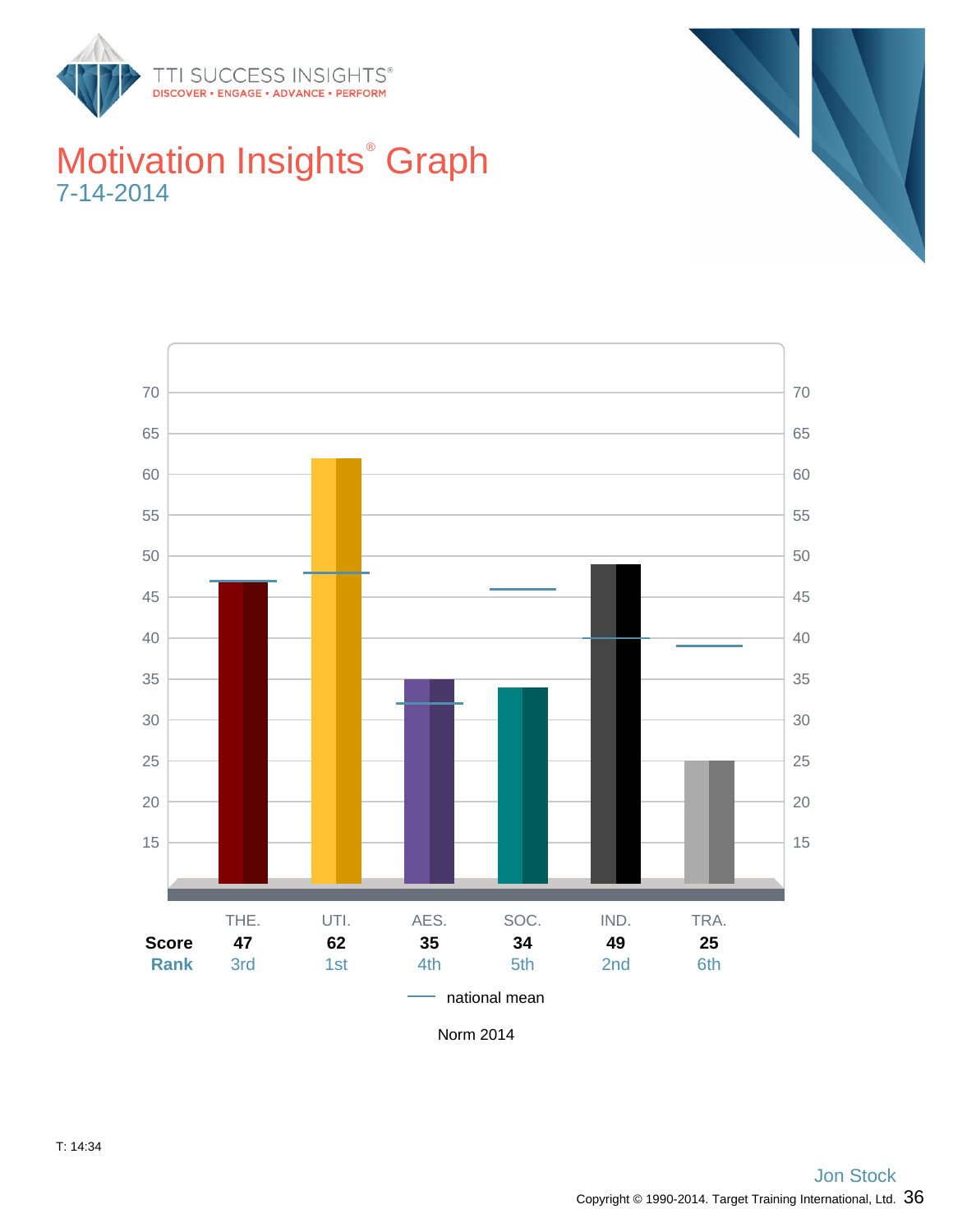

## Motivators Wheel<sup>™</sup> 7-14-2014



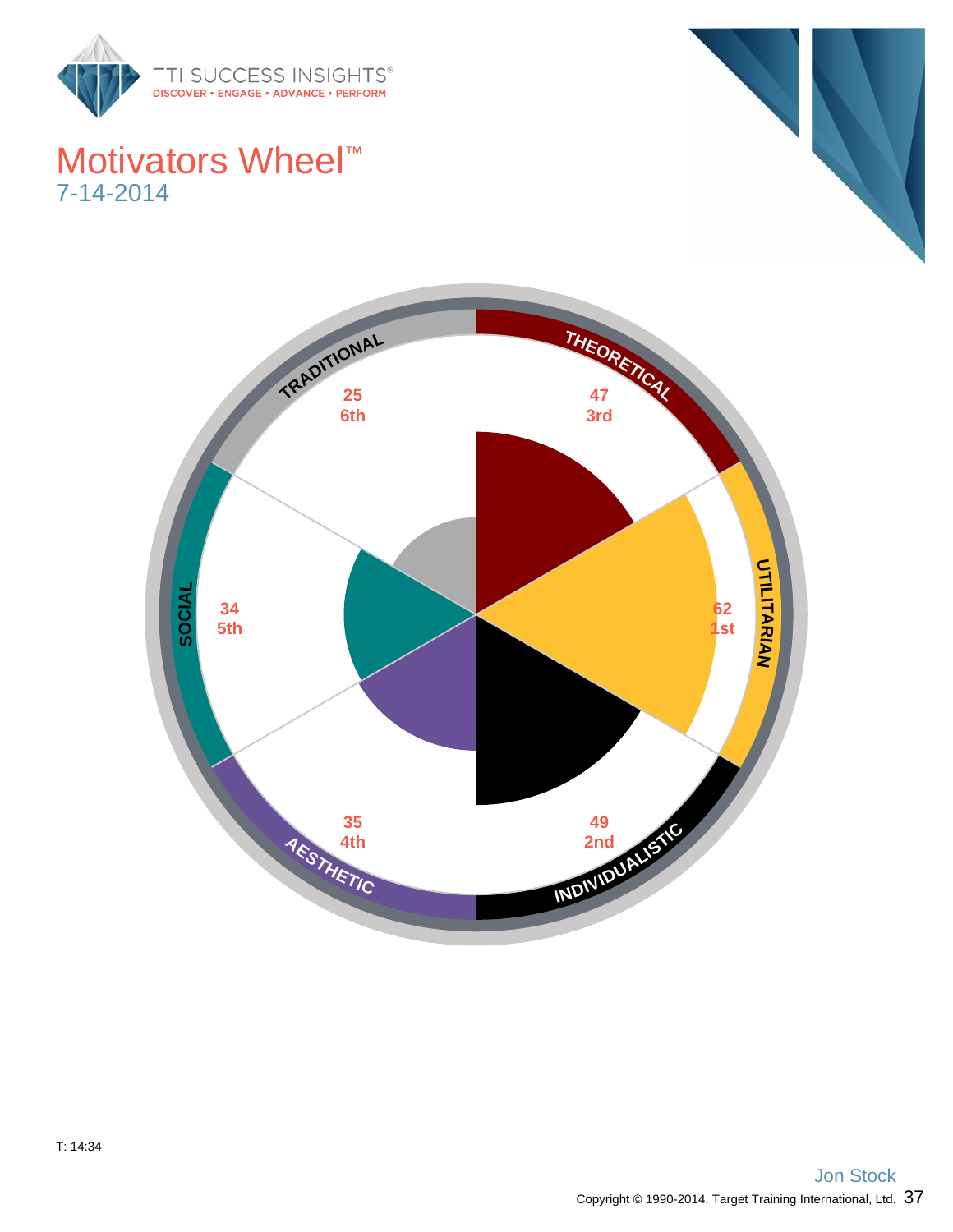



## Introduction Integrating Behaviors and Motivators Section

The ultimate power behind increasing job satisfaction and performance comes from the blending of your behaviors and motivators. Each individually is powerful in order to modify your actions, but the synergy of blending the two moves you to a whole new level.

#### **In this section you will find:**

- $\bullet$ Potential Behavioral and Motivational Strengths
- Potential Behavioral and Motivational Conflict  $\bullet$
- Ideal Environment  $\bullet$
- $\bullet$ Keys to Motivating
- Keys to Managing  $\bullet$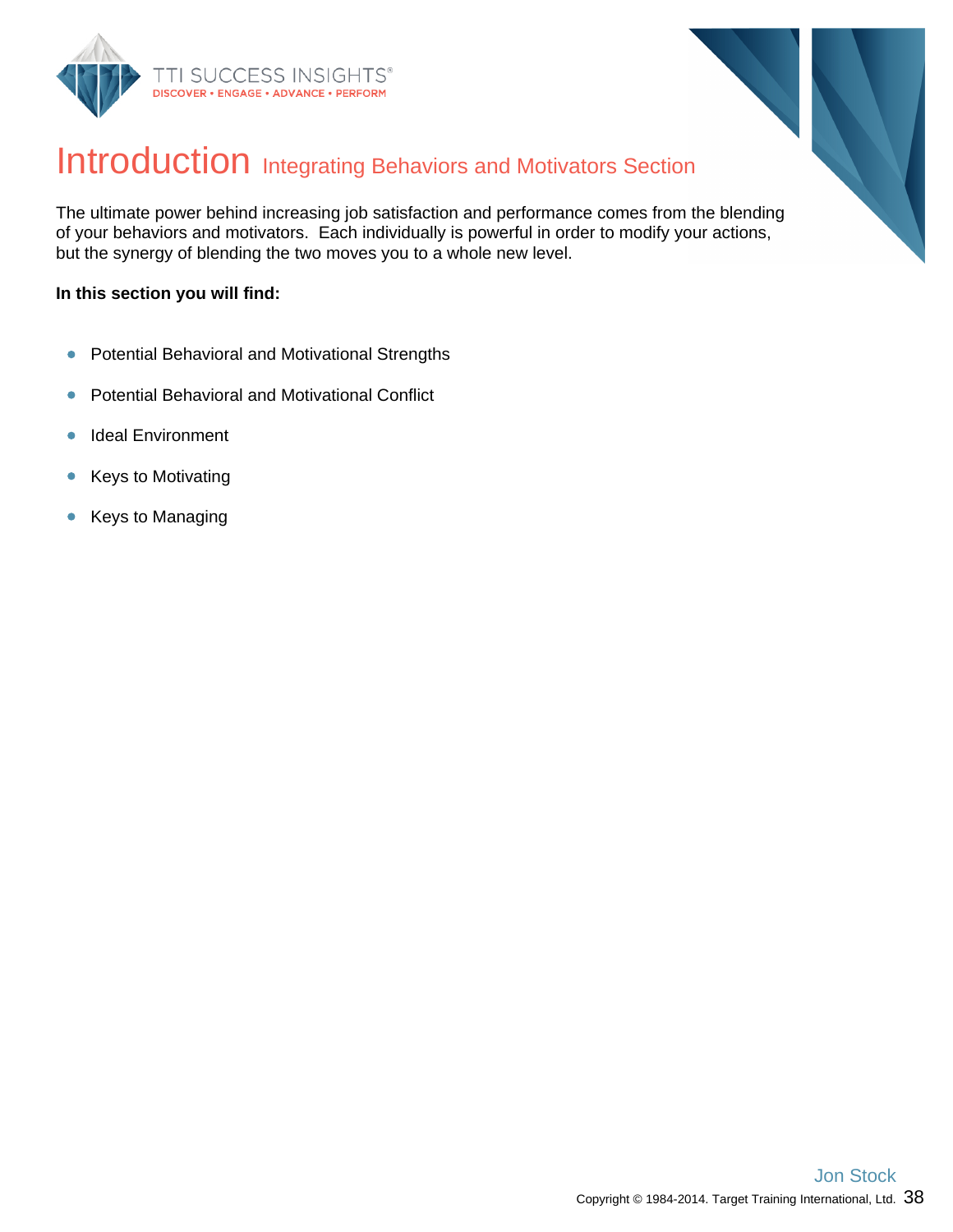

## Potential Behavioral and Motivational **Strengths**

This section describes the potential areas of strengths between Jon's behavioral style and top two motivators. Identify two to three potential strengths that need to be maximized and rewarded in order to enhance on-the-job satisfaction.

- $\bullet$ Wants to maximize time and resources now, as opposed to later.
- $\bullet$ Very creative in solving problems.
- Seeks the challenge and opportunity to win.  $\bullet$
- Bottom-line focused when leading others.  $\bullet$
- Brings enthusiasm to practical situations.  $\bullet$
- Sees the positive in all resources and will want to use resources  $\bullet$ accordingly.
- $\bullet$ Motivates others to be the best they can be.
- $\bullet$ Positively promote the image of the organization.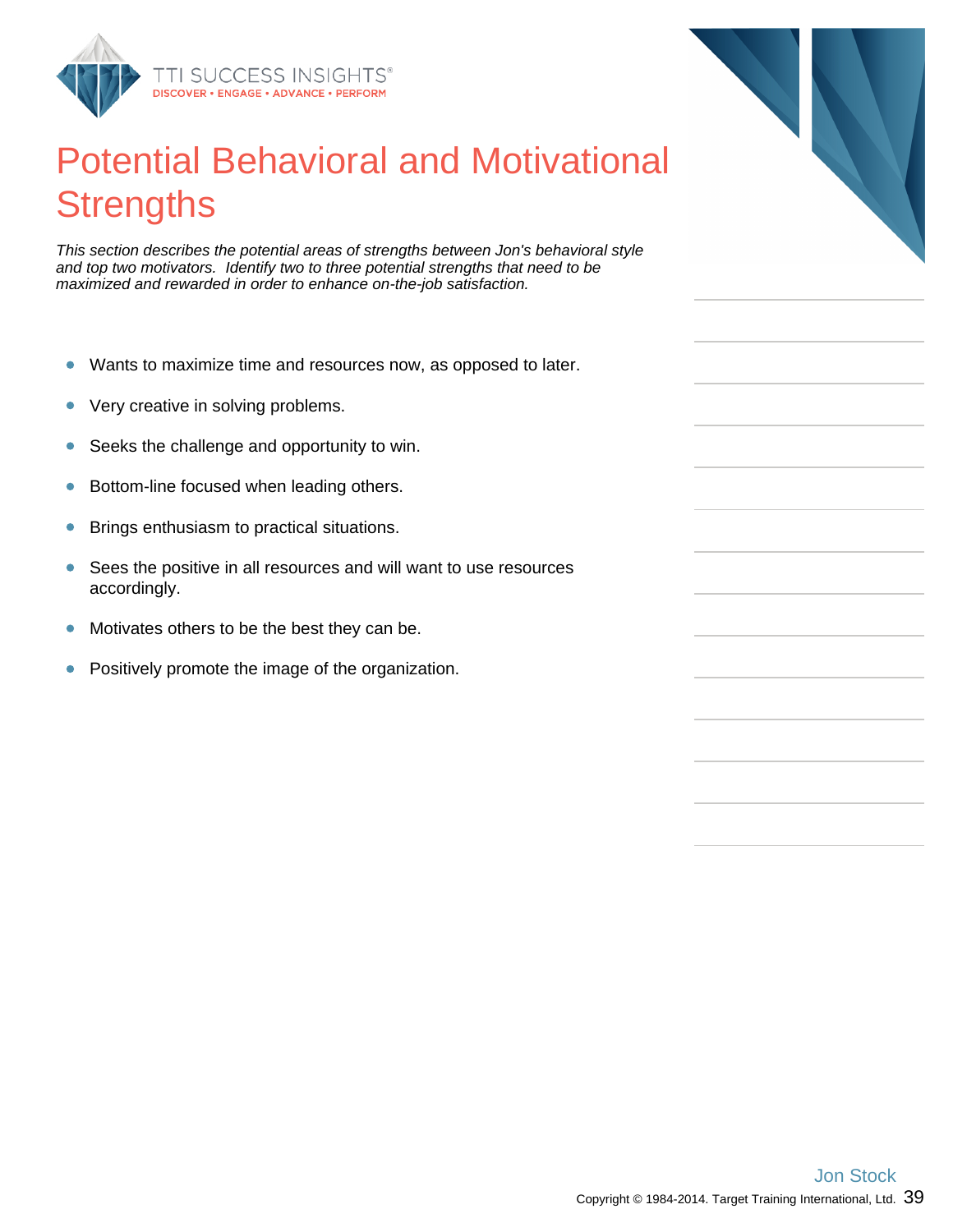

## Potential Behavioral and Motivational **Conflict**

This section describes the potential areas of conflict between Jon's behavioral style and top two motivators. Identify two to three potential conflicts that need to be minimized in order to enhance on-the-job performance.

- $\bullet$ Will override other variables for the sake of an investment.
- May offend others with too much discussion of results.  $\bullet$
- Takes on too much, too soon, too fast to maintain control.  $\bullet$
- Can set personal standards too high.  $\bullet$
- May not recognize increased risk associated with bigger rewards.  $\bullet$
- May overlook details when weighing results.  $\bullet$
- He may overestimate his authority.  $\bullet$
- May only interact with those he feels compliment his goals.  $\bullet$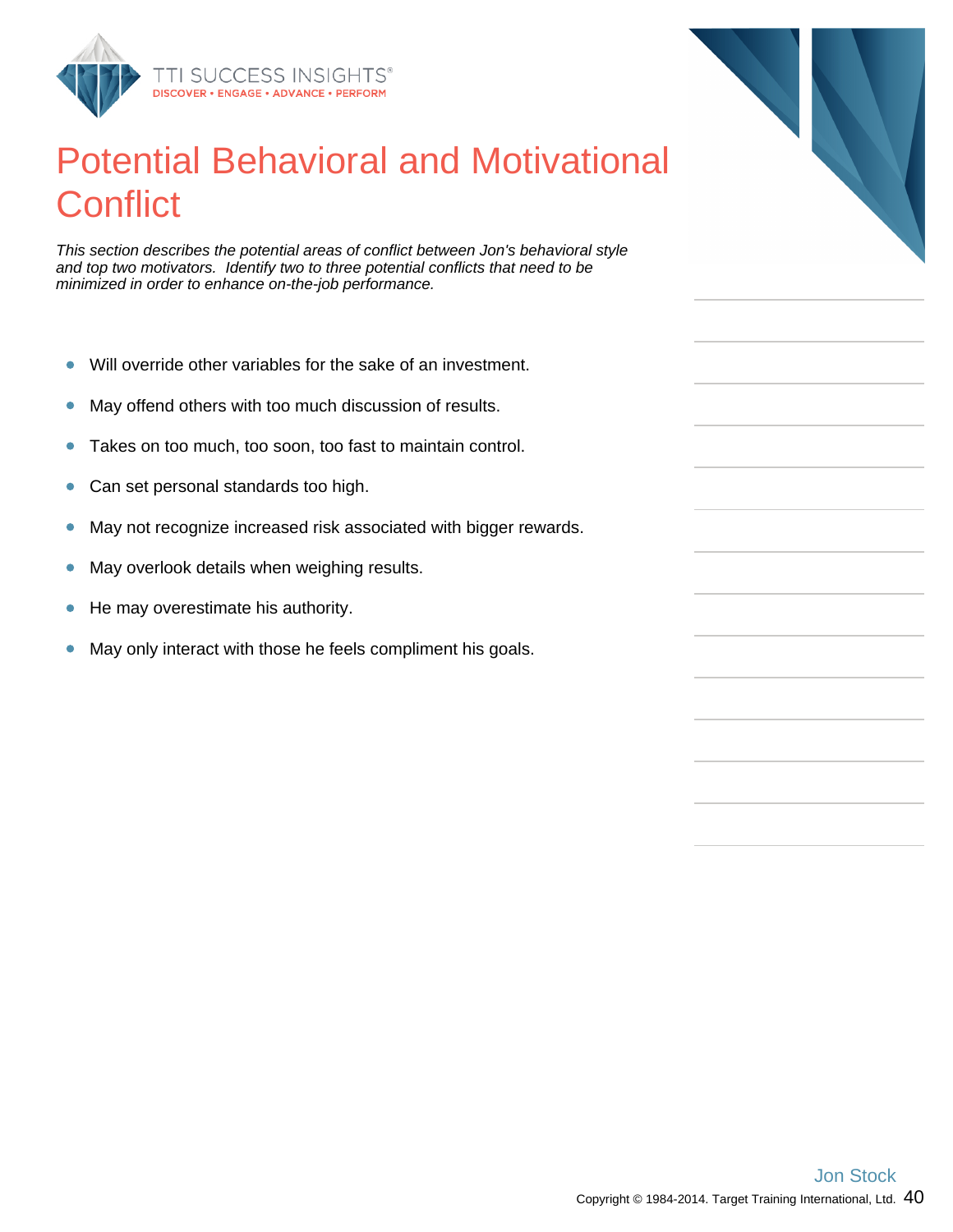

## Ideal Environment

This section identifies the ideal work environment based on Jon's basic style and top two motivators. People with limited flexibility will find themselves uncomfortable working in any job not described in this section. People with flexibility use intelligence to modify their behavior and can be comfortable in many environments. Use this section to identify specific duties and responsibilities that Jon enjoys and also those that create frustration.

- Freedom of movement.  $\bullet$
- Assignments with a high degree of people contacts.  $\bullet$
- Freedom from controls, supervision and details.  $\bullet$
- People-oriented returns are rewarded higher than task-oriented returns.  $\bullet$
- $\bullet$ Key performance measured on results and efficiency rather than people and process.
- An environment where direct, bottom-line efforts are appreciated.  $\bullet$
- Management that appreciates and rewards powerful risk-taking.  $\bullet$
- $\bullet$ An environment where he can "lead the parade".
- A "can-do" environment filled with optimistic people.  $\bullet$



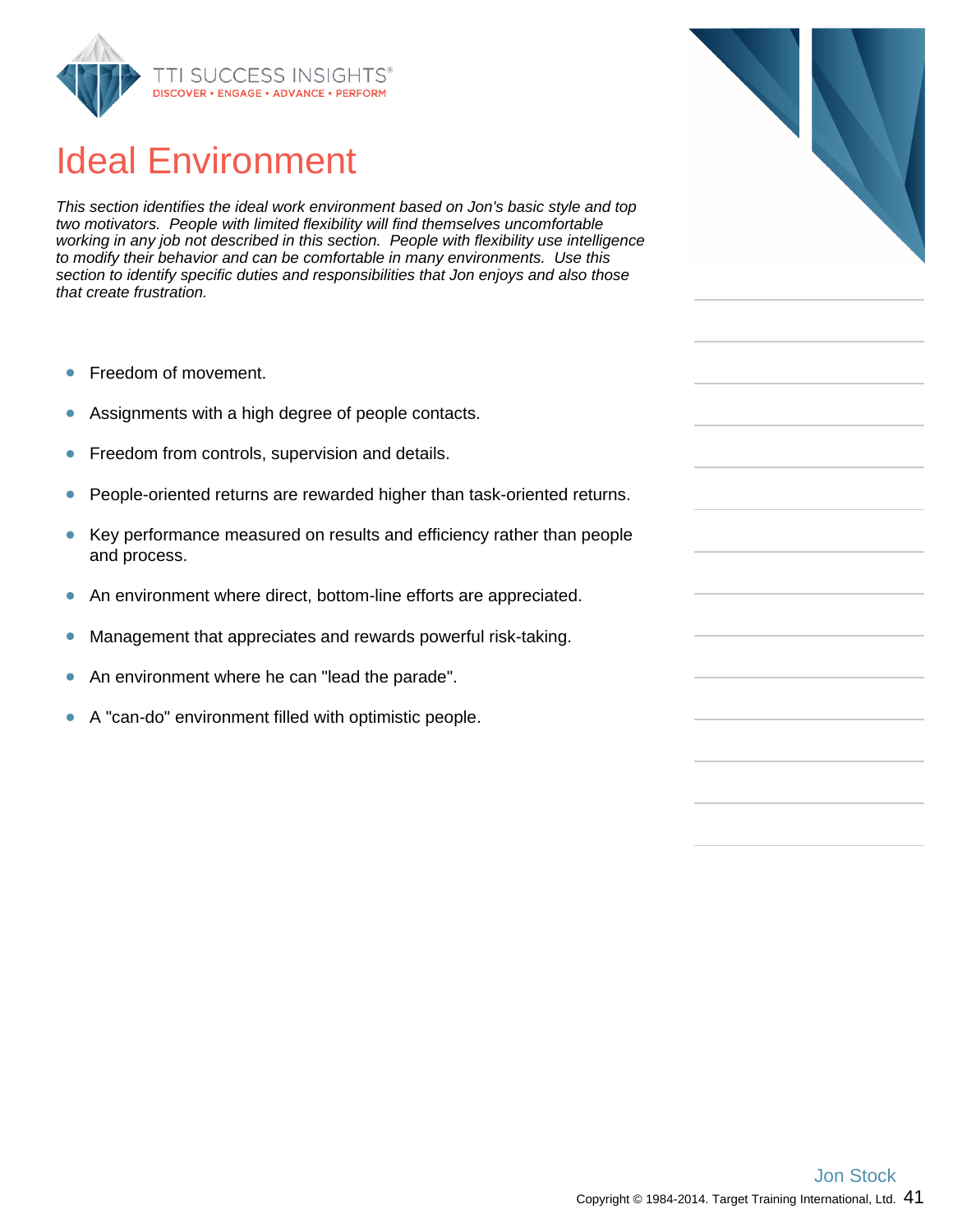

# Keys to Motivating

This section of the report was produced by analyzing Jon's wants. People are motivated by the things they want; thus wants that are satisfied no longer motivate. Review each statement produced in this section with Jon and highlight those that are present "wants."

#### Jon wants:

- $\bullet$ A friendly work environment.
- $\bullet$ Control of his own destiny.
- Power and authority to take the risks to achieve results.  $\bullet$
- $\bullet$ Recognition for solid use of resources and investments.
- Freedom to get desired results through efficiency and a "can do" attitude.  $\bullet$
- Opportunities for achieving things faster that are bigger and of more  $\bullet$ value.
- A manager and a team that understands the value of short-term and  $\bullet$ fast-moving ideas and results.
- $\bullet$ A podium to express ideas, vision and experiences.
- To lead people toward his vision.  $\bullet$

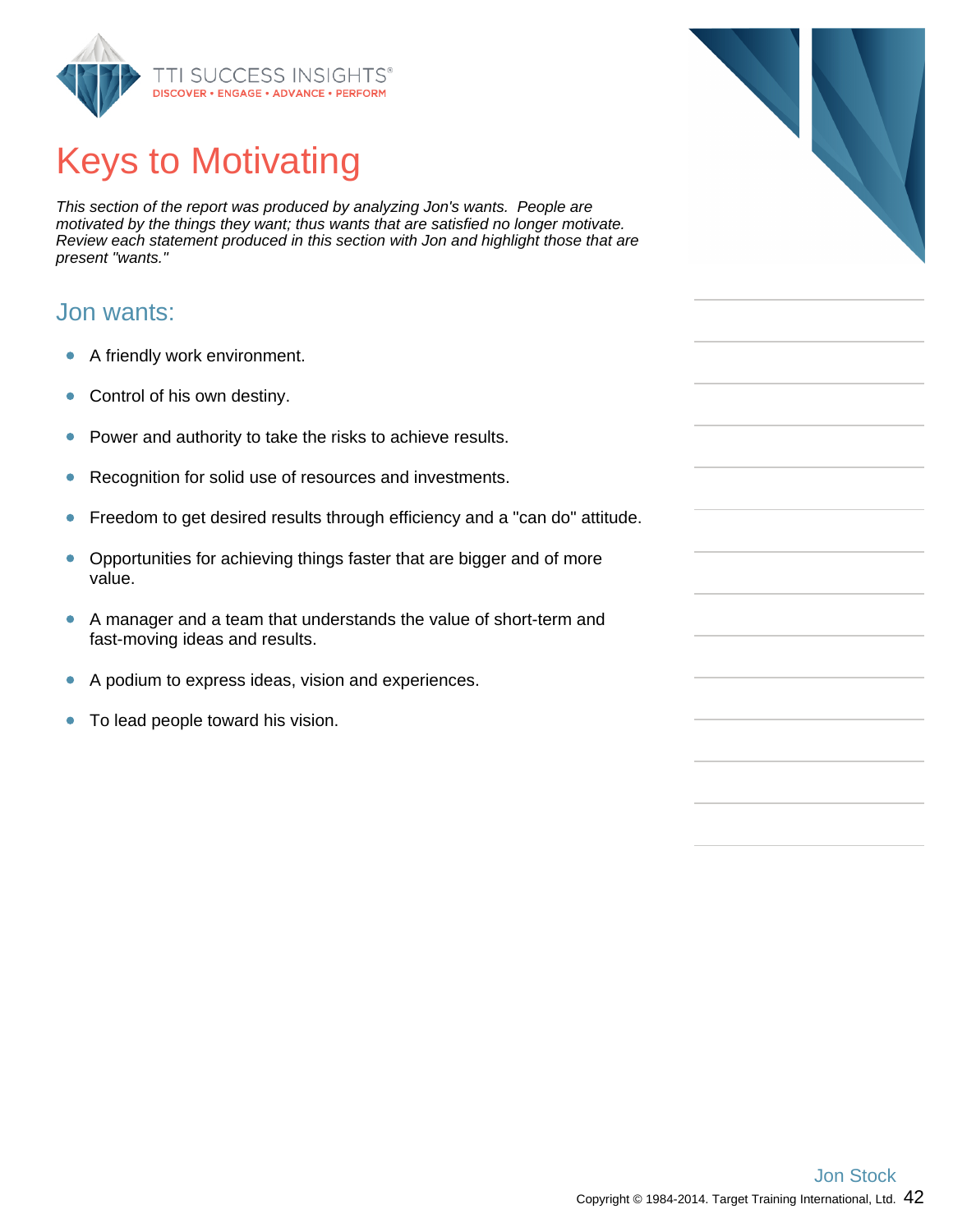

# Keys to Managing

In this section are some needs which must be met in order for Jon to perform at an optimum level. Some needs can be met by himself, while management must provide for others. It is difficult for a person to enter a motivational environment when that person's basic management needs have not been fulfilled. Review the list with Jon and identify 3 or 4 statements that are most important to him. This allows Jon to participate in forming his own personal management plan.

#### Jon needs:

- Better organization of record keeping.  $\bullet$
- To know results expected and to be evaluated on the results.  $\bullet$
- To negotiate commitment face-to-face.  $\bullet$
- To manage enthusiasm in order to be an effective listener.  $\bullet$
- To assess the risk and rewards of each decision.  $\bullet$
- To understand that not all people are driven by return and challenges.  $\bullet$
- Help in limiting interruptions because of the desire to be involved in too  $\bullet$ many projects.
- A manager that recognizes his need for public recognition of accomplishments.
- To minimize his natural way of under informing of details when delegating  $\bullet$ or giving instruction.

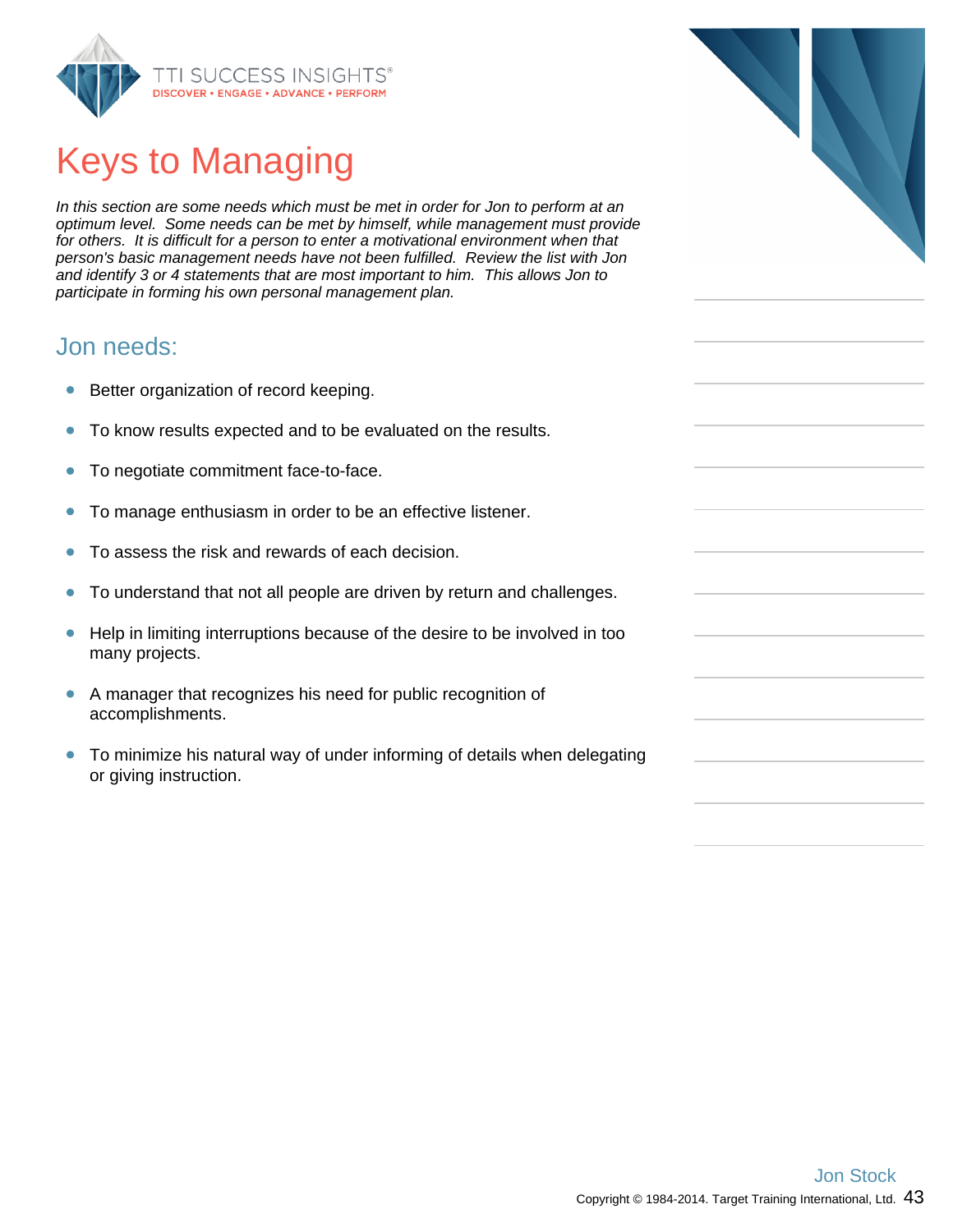

## Action Plan

# 

#### **Professional Development**

1. I learned the following behaviors contribute positively to increasing my professional effectiveness: (list 1-3)

2. My report uncovered the following behaviors I need to modify or adjust to make me more effective in my career: (list 1-3)

3. When I make changes to these behaviors, they will have the following impact on my career:

4. I will make the following changes to my behavior, and I will implement them by \_\_\_\_\_\_\_\_\_\_\_\_: